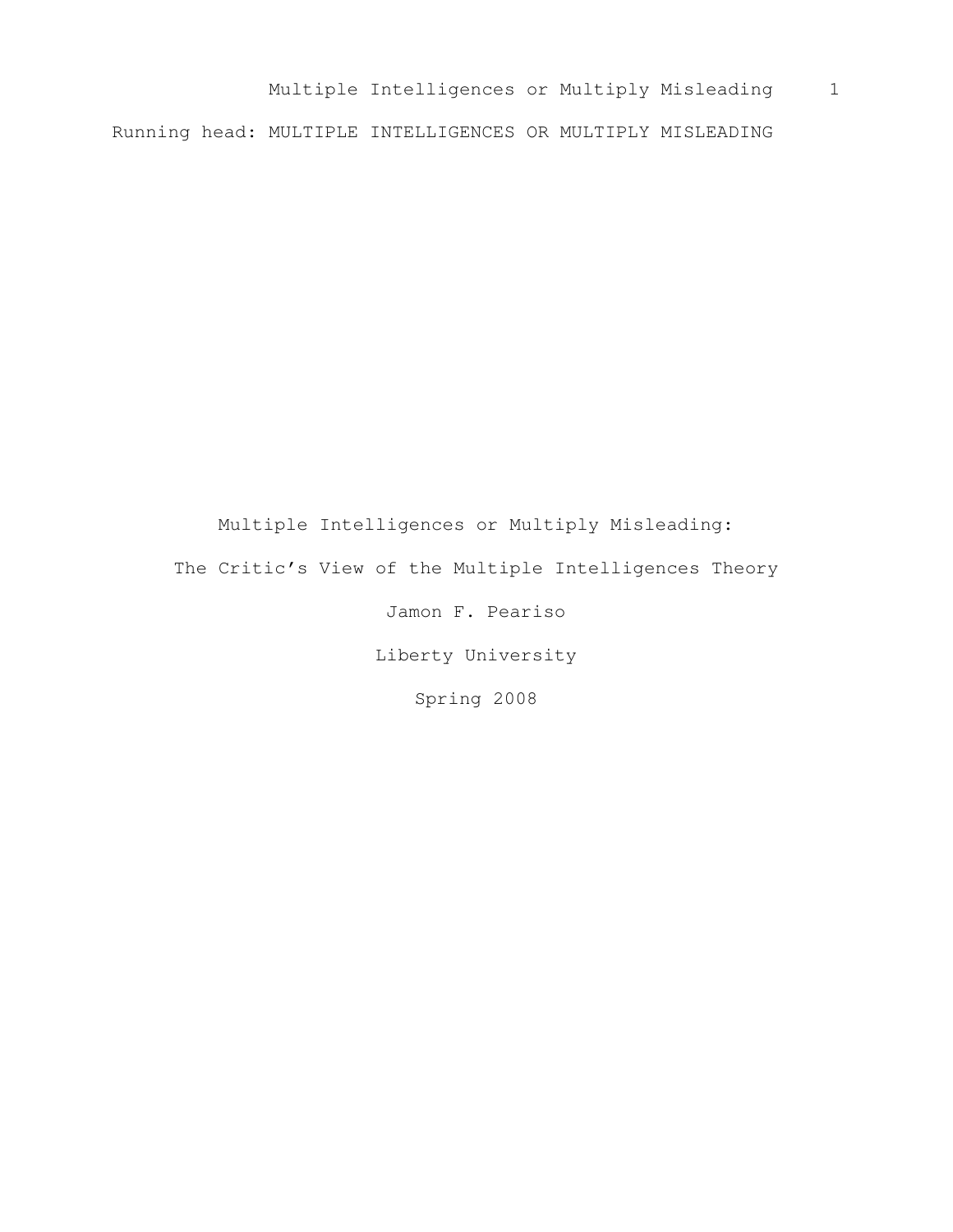## Abstract

 Howard Gardner's Multiple Intelligences (MI) theory has been widely accepted in the field of education for the past two decades. Most educators have been subjugated to the MI theory and to the many issues that its implementation in the classroom brings. This is often done without ever looking at or being presented the critic's view or research on the theory. This literature review discusses the critic's view of the Multiple Intelligences theory within the field of psychology and education.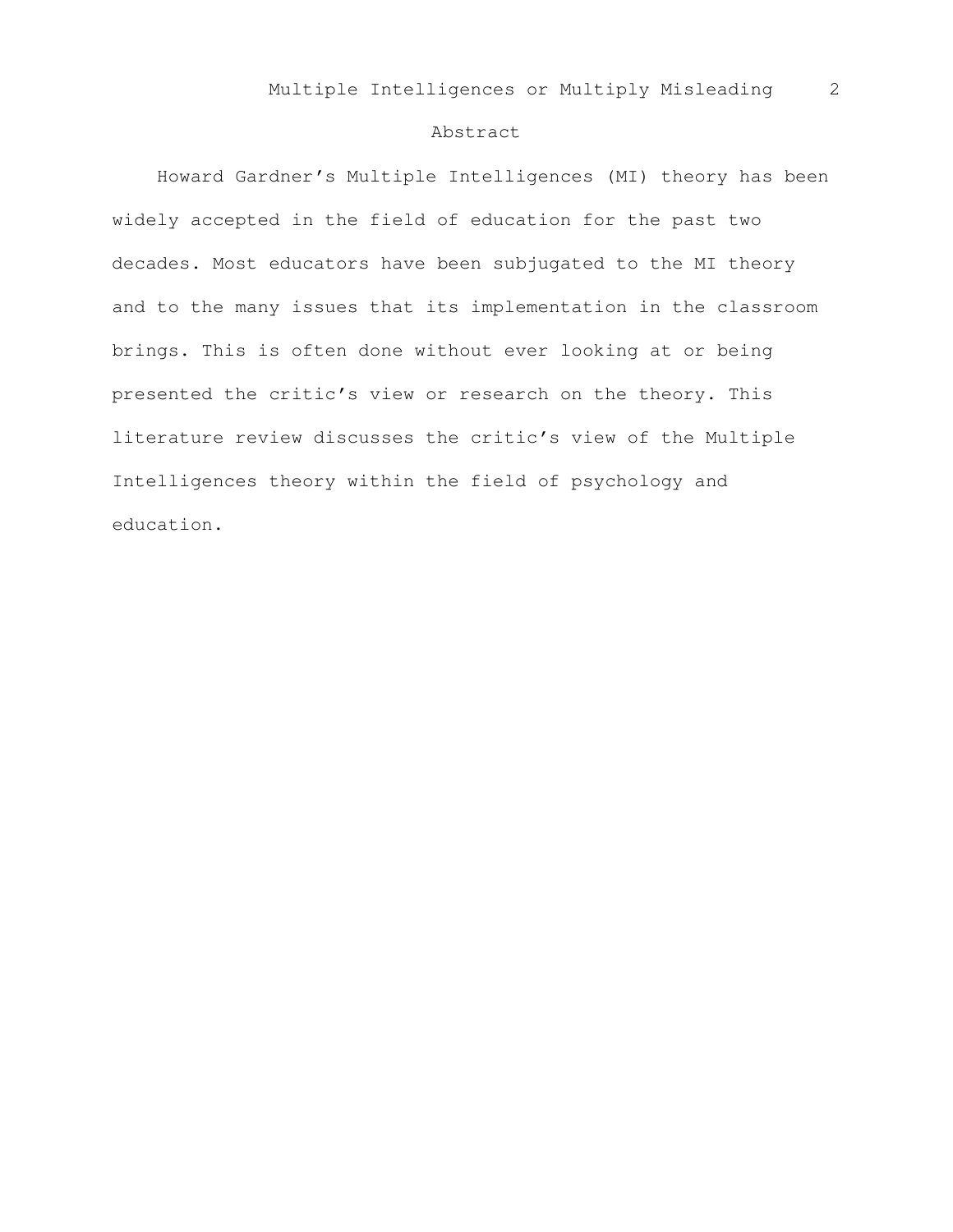Multiple Intelligences or Multiply Misleading 3 Multiple Intelligences or Multiple Talents: The Critic's View of the Multiple Intelligences Theory Introduction

 Howard Gardner's Theory of Multiple Intelligence (MI) is widely accepted within the field of education today, but it is not without criticism. Most teachers new to the profession have gone through their pre-service credentialing classes being extensively exposed to the MI theory, which has led to MI being generally accepted in the field of education for the last two decades. Teachers and administrators alike have been incorporating MI into their instruction and teaching pedagogy.

 Like many constructivist/progressivism educational theories out there today, which Gardner's MI theory fits nicely within (Traub, 1999), they are often accepted based on antidotal evidence, because of the theory fits one's personal ideological views, or even based on the emotional desire for equality.

 This paper will look at the critic's view of the MI theory from within Gardner's own field of expertise (psychology) and within the field of education. The defenders of (or evidence for) the MI theory will not be presented in this literature review, except for a brief overview of the theory itself. The main justification for this is that most educators have already been exposed to the MI theory in a favorable light.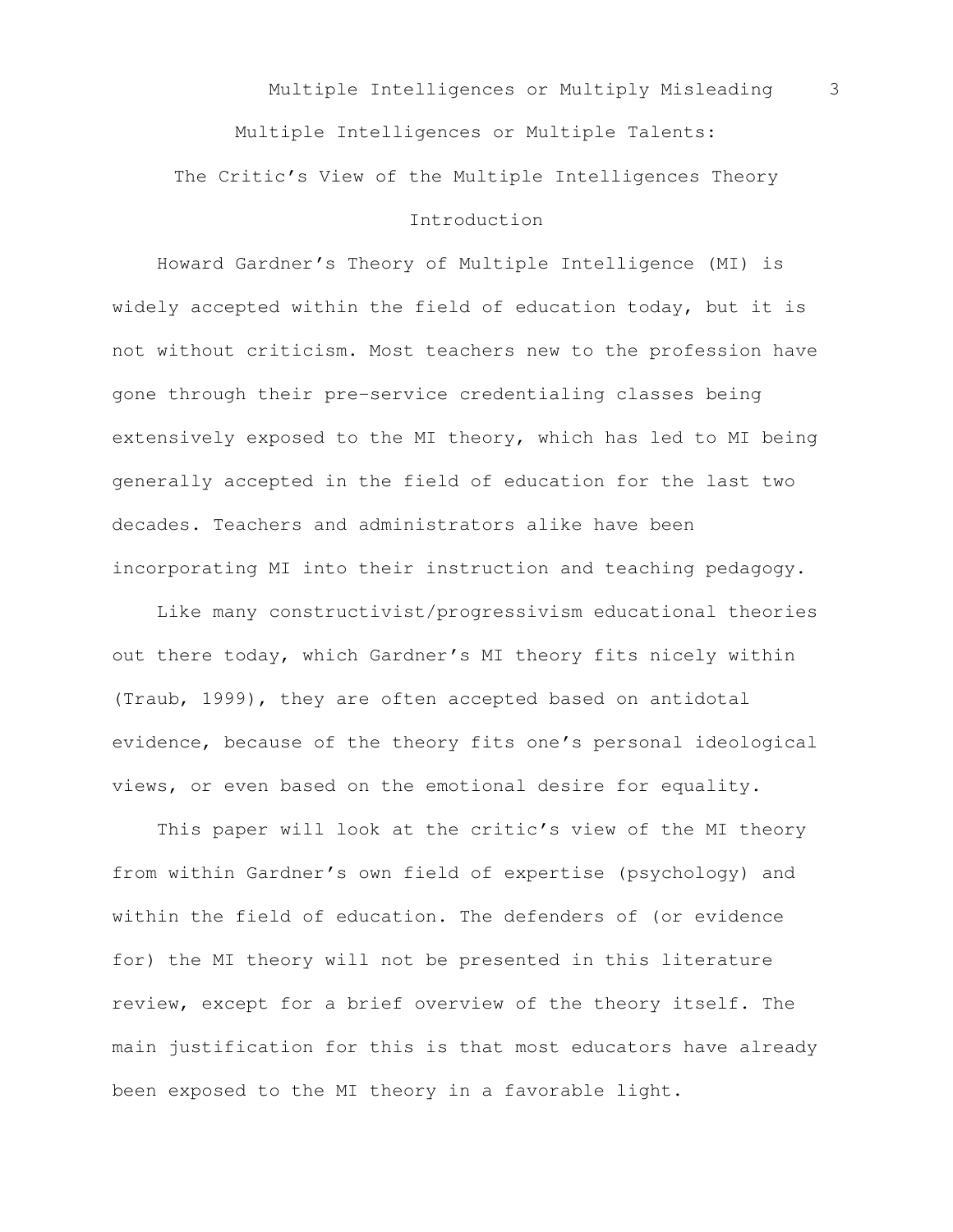Theoretical Framework of the MI Theory

 Intelligence is defined as "the ability to modify and adjust one's behaviors in order to accomplish new tasks successfully. It involves many different mental processes and may vary in nature depending on one's culture." (Ormrod, 2006, p. 140) But, Harvard psychologist Howard Gardner, the founder of the MI theory, defines intelligence as "a biopsychological potential to process information that can be activated in a cultural setting to solve problems or create products that are of value in a culture." (as cited in Willingham, 2004, p. 19)

 The difference between the two definitions is that instead of intelligence being limited to cognition or thought, Gardner broadens it by including "effective use of the body and thinking skills relevant to the social world...[and] extends the functionality of intelligence to include the crafting of useful products, not just the solving of problems." (Willingham, p. 19)

 Historically, intelligence has been measured through the "IQ" test which is a general measure of one's cognitive function, but in 1983 Gardner challenged this system in his book Frames of Mind. Gardner suggested that "intelligence has more to do with the capacity of solving problems and fashioning products in a context-rich and naturalistic setting." (as cited in Armstrong, 2000, p. 1) Gardner developed his MI theory based on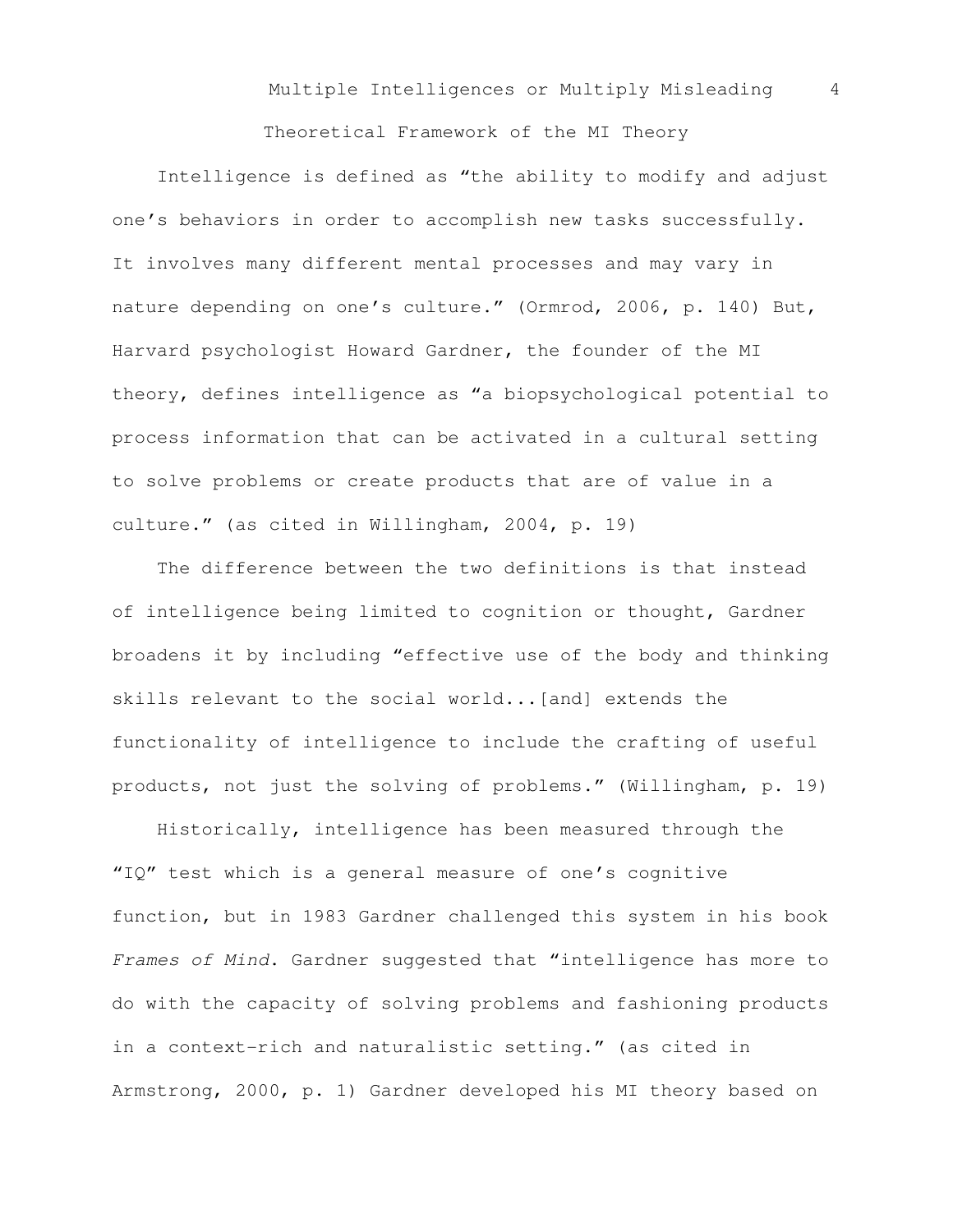Multiple Intelligences or Multiply Misleading 5 at least seven basic intelligences. More recently Gardner added an eighth and a possible ninth to his theory. (Armstrong)

 The different types of intelligences are as follows: 1. Linguistic Intelligence: the ability to use language effectively. 2. Logical-Mathematical Intelligence: the ability to reason logically, especially in mathematics and science. 3. Spatial Intelligence: the ability to notice details of what one sees and to imagine and manipulate visual objects in one's mind. 4. Musical Intelligence: the ability to create, comprehend, and appreciate music. 5. Body-Kinesthetic Intelligence: the ability to use one's body skillfully. 6. Interpersonal Intelligence: the ability to notice subtle aspects of other people's behaviors. 7. Intrapersonal Intelligence: the awareness of one's own feelings, motives, and desires. The eighth and newest one is Naturalist Intelligence: the ability to recognize patterns in nature and differences among various life-forms and natural objects. (Ormrod, 2006, p. 145) Gardner has also mentioned a possible ninth intelligence of spiritual intelligence (or existential intelligence), but has not included it officially in his theory. (Smith, 2002)

 Gardner's MI theory, as stated in Ormrod's book, Educational Psychology, is that all students may be intelligent in one way or another, even though that intelligence manifests its self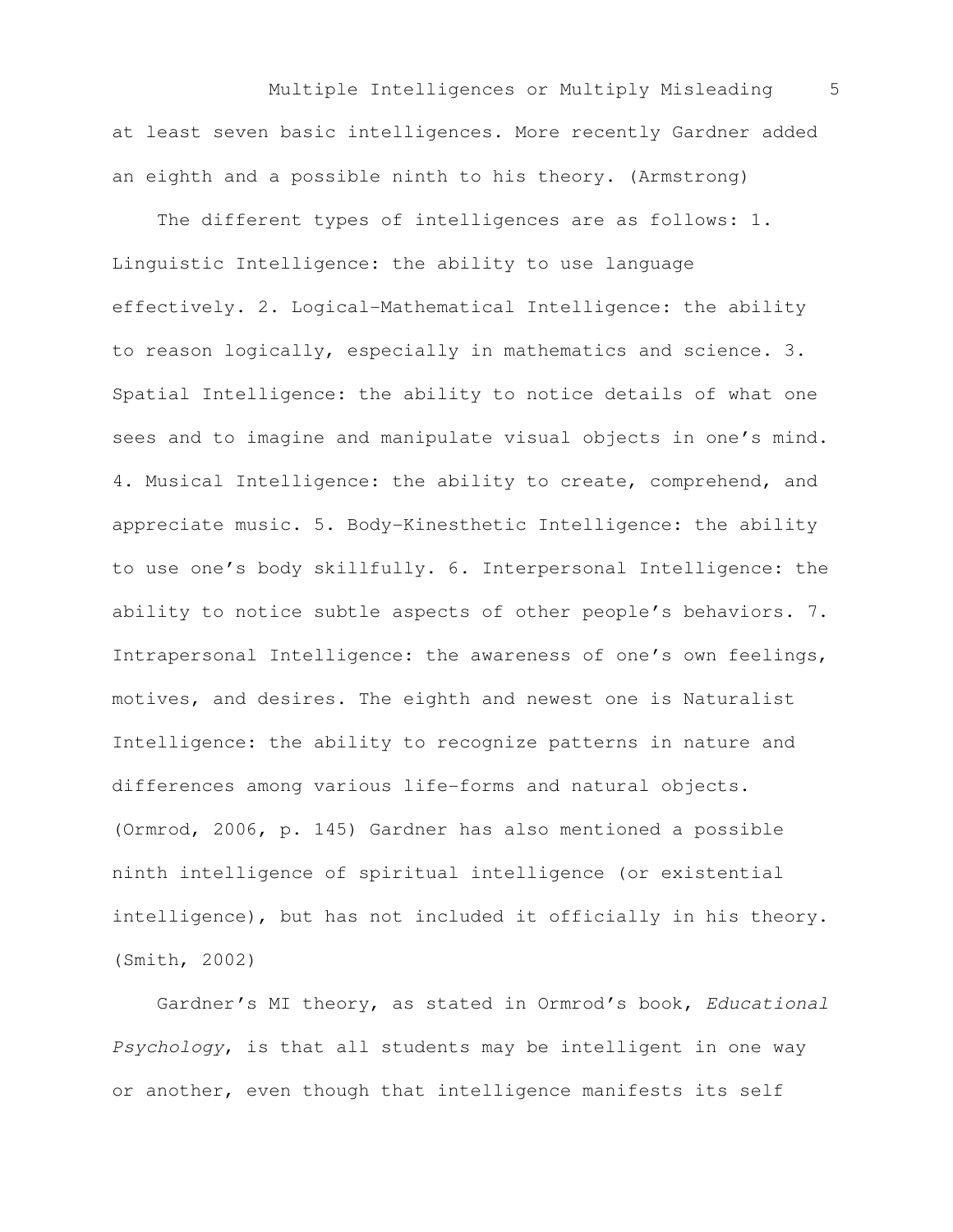Multiple Intelligences or Multiply Misleading 6 differently in different cultures. Ormrod further discusses that "educators have wholeheartedly embraced Gardner's theory of multiple intelligences because of its optimistic view of human potential." (p. 145) One can easily make the connection that the MI theory fits quite nicely into the constructivist or progressive, "child-centered" theories and pedagogies.

Research Studies and Scholarly Works Criticism of MI within Gardner's Field of Psychology

 Gardner's MI theory is based on the premise of a modular picture of the brain that is today widely accepted in neuroscience, particularly that, "mental activities are parceled out into various regions of the brain, and are more autonomous from one another than previously thought." (Traub, 1999, p. 56) But, one of the biggest criticism of MI is the premise by psychometricians that Gardner has not conducted any empirical research to test that his "intelligences" are indeed autonomous faculties, opposed to what most neuroscientists (even those who are sympathetic to Gardner's model) continue to believe in the "central processing capacity, with has traditionally been called 'general intelligence' or 'g'." (Traub, p. 56)

 Willingham, a professor of psychology at the University of Virginia, has been one of Gardner's most vocal critics in his field of psychology. Willingham (2004) contends that Gardner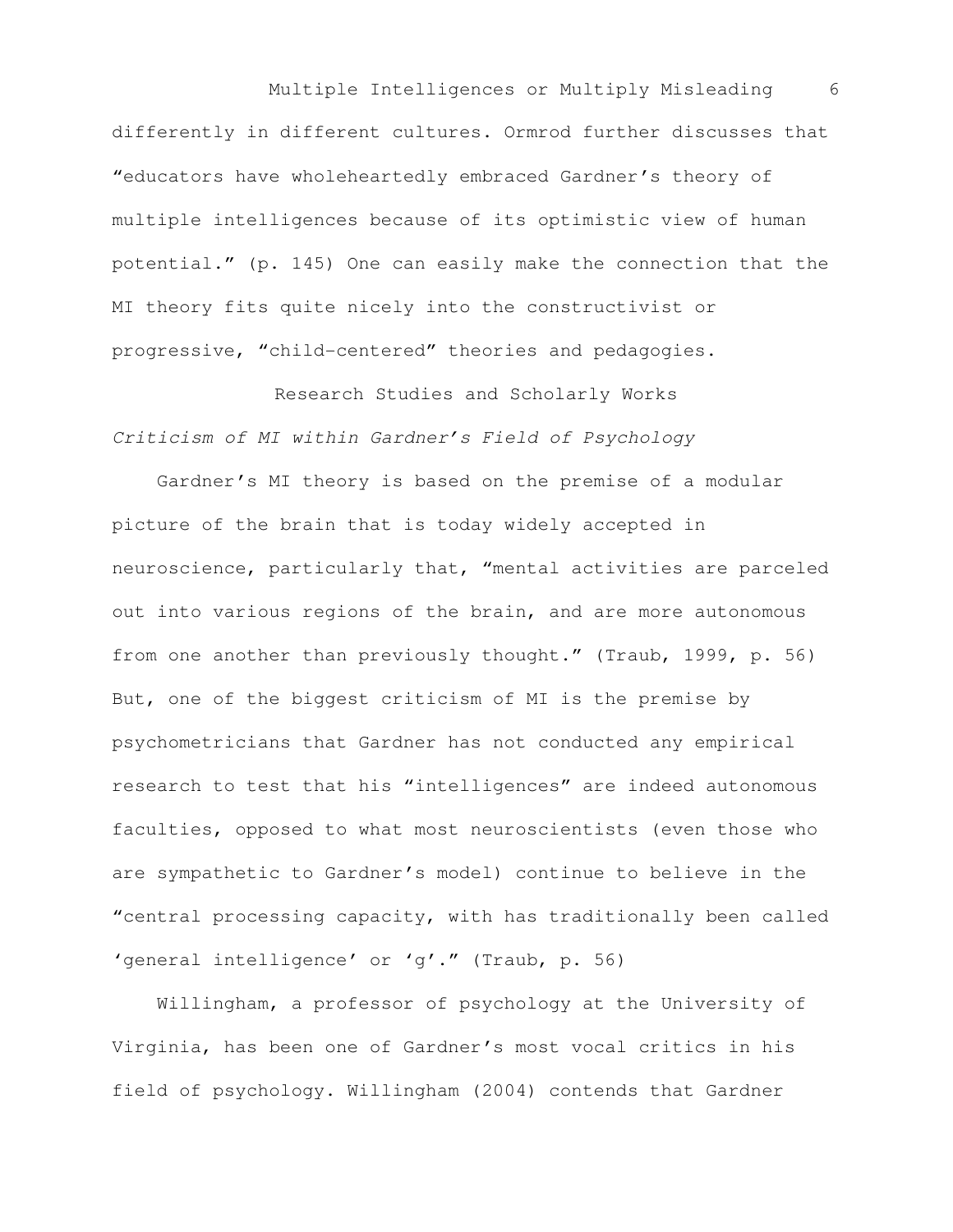Multiple Intelligences or Multiply Misleading 7 makes three distinct claims through his MI theory regarding intelligence. First, Gardner offers a new definition of intelligence (as previously discussed). Second, Gardner claims to have identified some of many types of intelligence. Third, he claims these identified intelligences operate independent from each other.

 Willingham (2004) states that Gardner has incorrectly claimed psychometricians believe in intelligence as a unitary trait (g directly relating to all performance), which was widely accepted in the early  $20<sup>th</sup>$  century. Willingham then discusses that Gardner's MI theory is an adoption of the multifaceted view of intelligence (there is no g, only independent intelligences that relate to performance) which emerged in the 1930s.

 More importantly, Willingham discusses the fact that a massive review, by the late University of North Carolina scholar John Carroll, published data collected over the course of 60 years from 130,000 people around the world, supports a hierarchical model (g is directly related or at the head of separate cognitive processes that lead to performance). This hierarchical view of intelligence is actually today's dominant view by psyschometricians, which also notes Willingham, is not theory, but patterned by the data.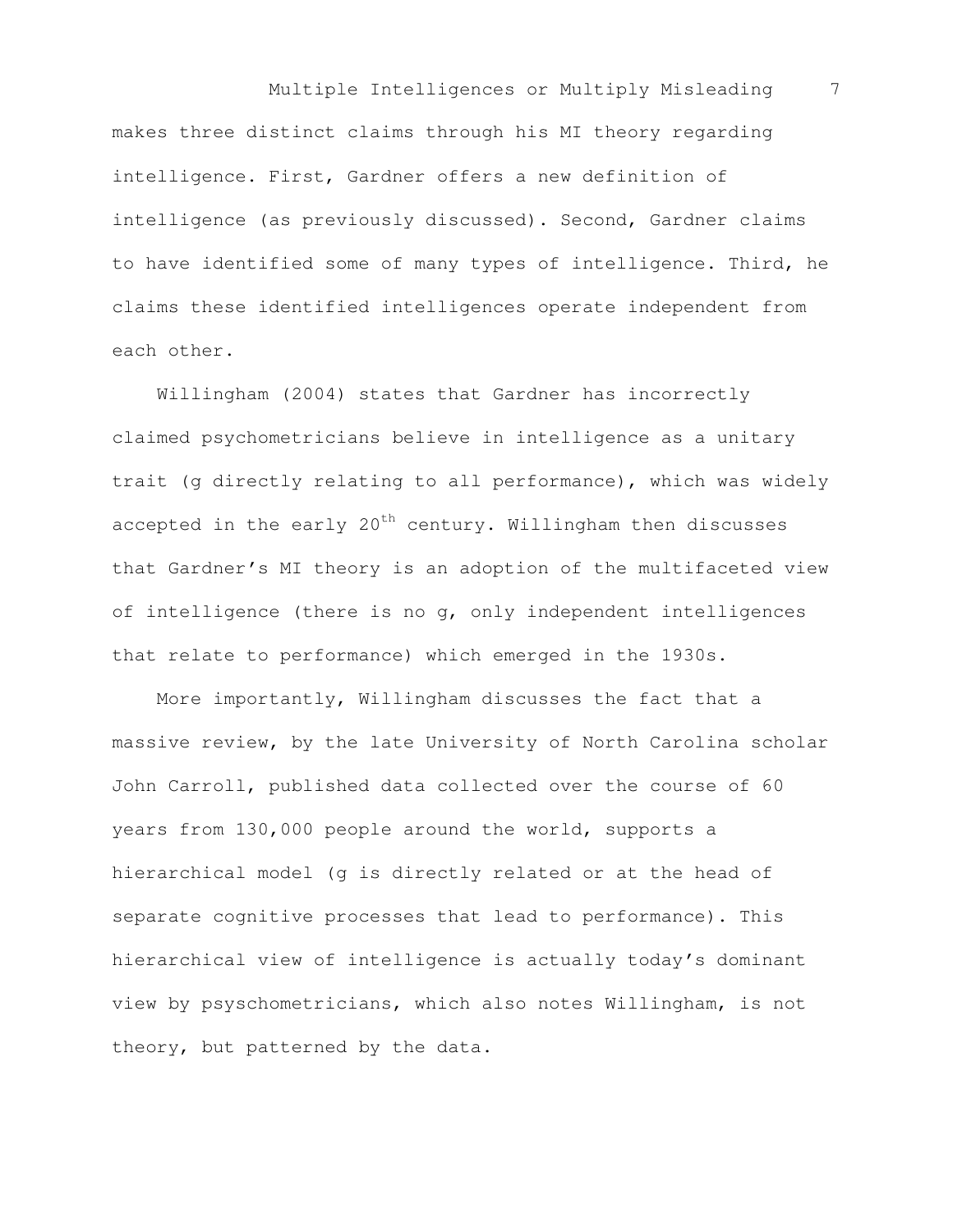Willingham also discusses another problem with Gardner's MI theory is that it does not fit within the pattern of the data. Therefore, it can not be a valid theory of intelligence. Willingham further points out that the past 100 years of data consistently shows that performances on intellectual tests are correlated. Therefore, if g doesn't exist then Gardner needs to, in some way, account for performances on intellectual tasks being correlated.

Willingham also dissects Gardner's criteria for intelligence identification. Willingham's main complaint concerning Gardner's criteria is that many of the separate intelligences share many of the same cognitive processes, which by Gardner's criteria, are often considered separate intelligences. Moreover, Willingham states that by using Gardner's identification process, argument could be made that there is humor intelligence, memory intelligence, an olfactory intelligence, a spelling intelligence, and Gardner's spatial intelligence could be broken further down into near-space intelligence and far-space intelligence.

White (2004) of the Institute of Education at the University of London makes the same argument as Willingham does concerning Gardner's criteria for categorizing intelligence. White starts his criticism by stating that "philosophers and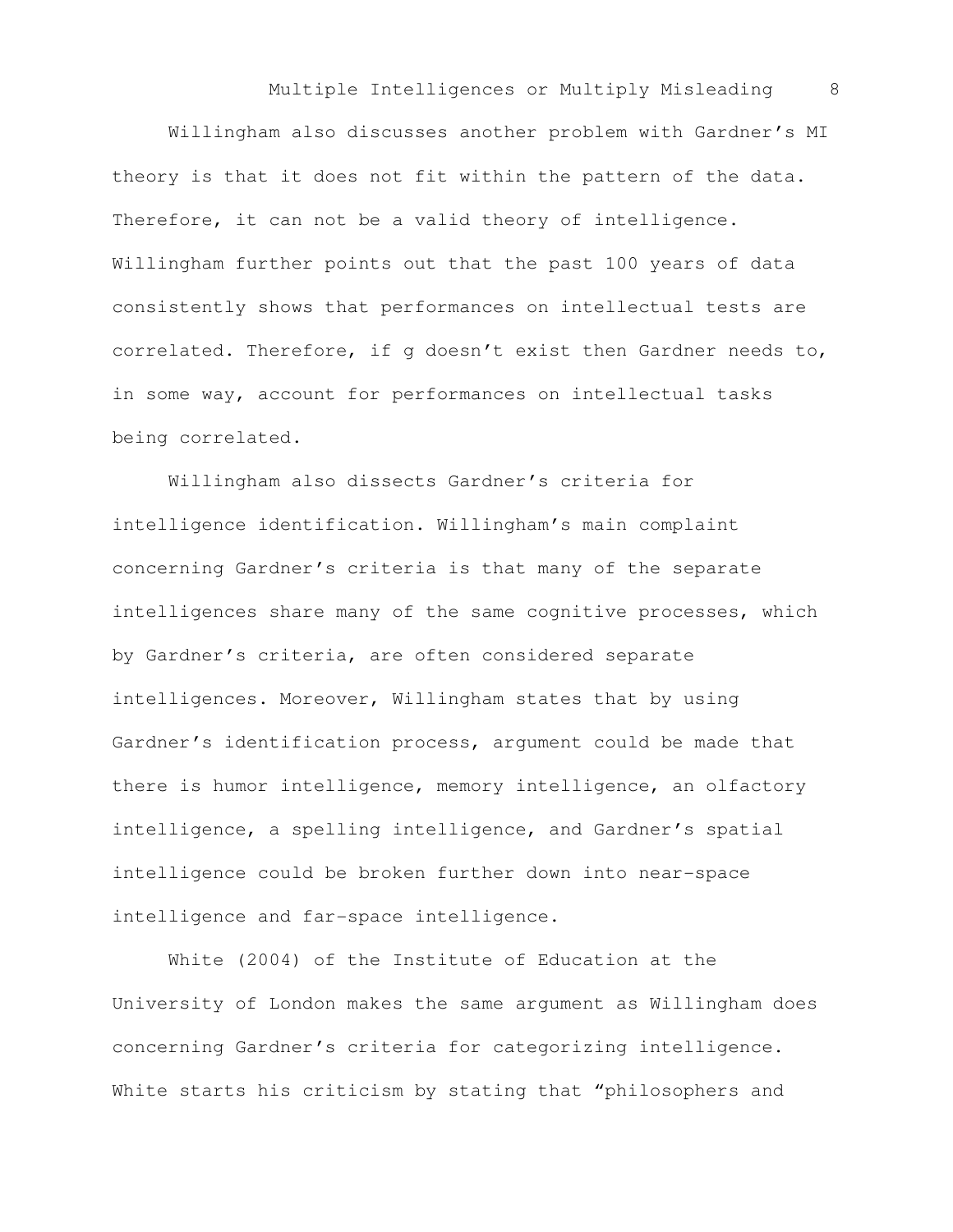Multiple Intelligences or Multiply Misleading 9 psychologists have agreed with common sense that intelligence has a lot to do with being flexible in pursuit of one's goals…[and]…there are as many types of human intelligence as there are types of human goal." (p. 2) White further states that "Gardner has corralled this huge variety into a small number of categories." White then goes on to dissect MI, coming to the same conclusions as Willingham (2004).

Carson (2003), Senior Research Analyst for the Office of Institutional Effectiveness at Kaplan University, answers the question of why Gardner's MI theory has had little impact on psychology. Carson discusses five specific points: "he has ignored almost all research and theory contributed by vocational psychologists; despite all the books, there has yet been relatively few serious, empirical, theory-testing publications of MI theory; he tends to make broad claims about how his MI theory makes sense and seems to imply that competing theories and theories of g in particular—are lacking in substance…this despite decades of empirical research supporting the latter; he almost never collaborates or interacts with other psychologists; and he seems romantically inclined rather than philosophically inclined."

McGuiness (2007) points out that Gardner's MI theory is not unique because "other psychologists have 'identified' up to 150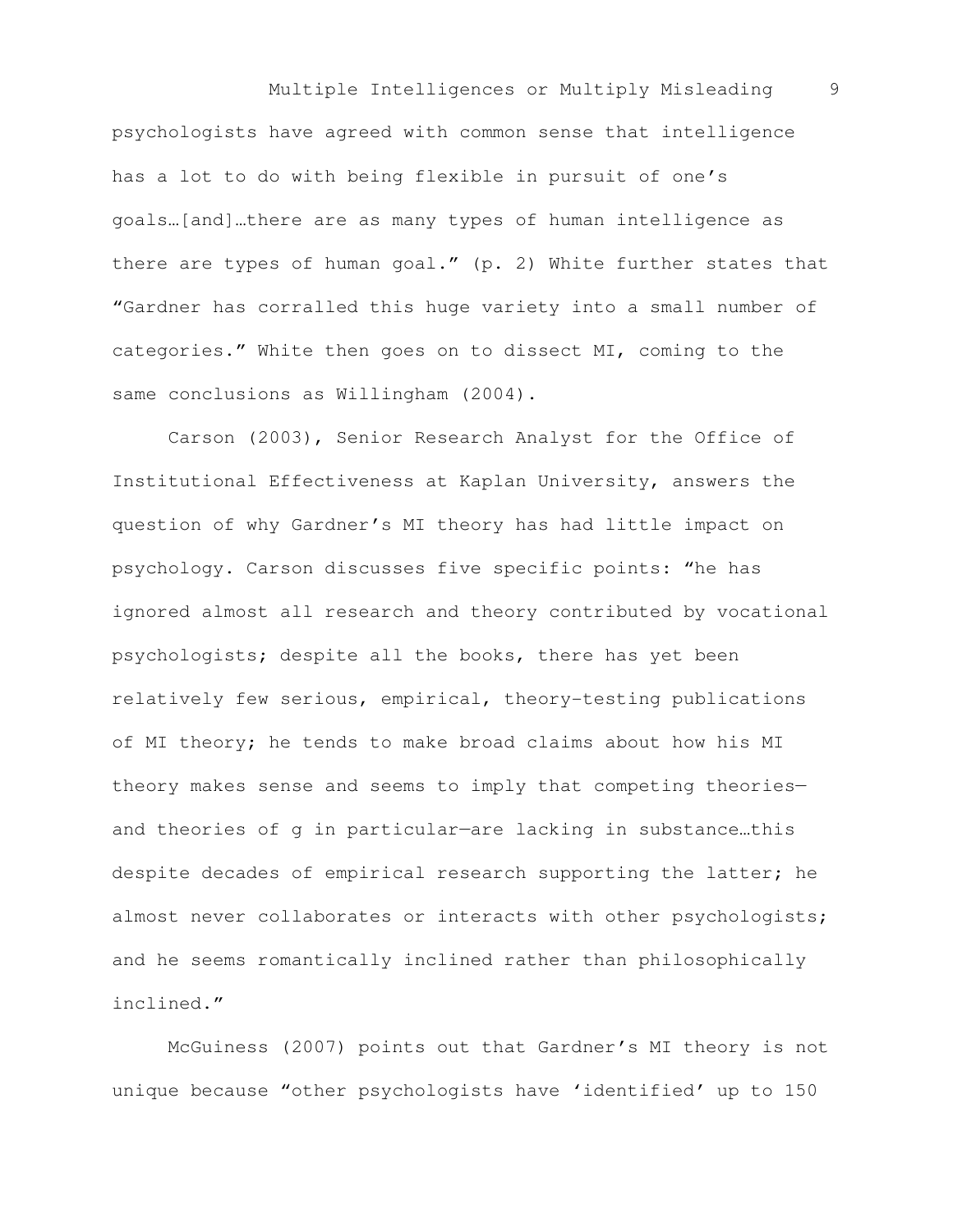Multiple Intelligences or Multiply Misleading 10 [intelligences]—but Gardner claims (among other things) that each of his 'intelligences' can be localized to a particular part of the brain, and that they are entirely separate entities, He explicitly denies the existence of any type of 'general' intelligence."

McGuiness then goes on to discuss the findings in Gifted Child Quarterly (by Guskin, Peng, & Simon, 1992) which "showed that children who scored highly on one 'intelligence' tend to score highly on some others: this is exactly what you would expect if there was some kind of 'general' intelligence and is what you would not expect if these 'intelligences' were all separate and distinct."

Collins (1998) points out that some of the strongest doubts of Gardner's MI theory is Gardner himself. Gardner States, "The most I can hope to accomplish here is to provide a feeling for each specific intelligence." Gardner goes on, "I am painfully aware that a convincing case for each candidate intelligence remains the task of other days and other volumes." (as cited in Collins) Collins goes on to discuss how Gardner states that work needs to be conducted and tested in the fields of biology and cognitive science before it is put into practice. Collins then states, "...in the 15 [now over 20] years since Frames of Mind was published, those other volumes have never appeared."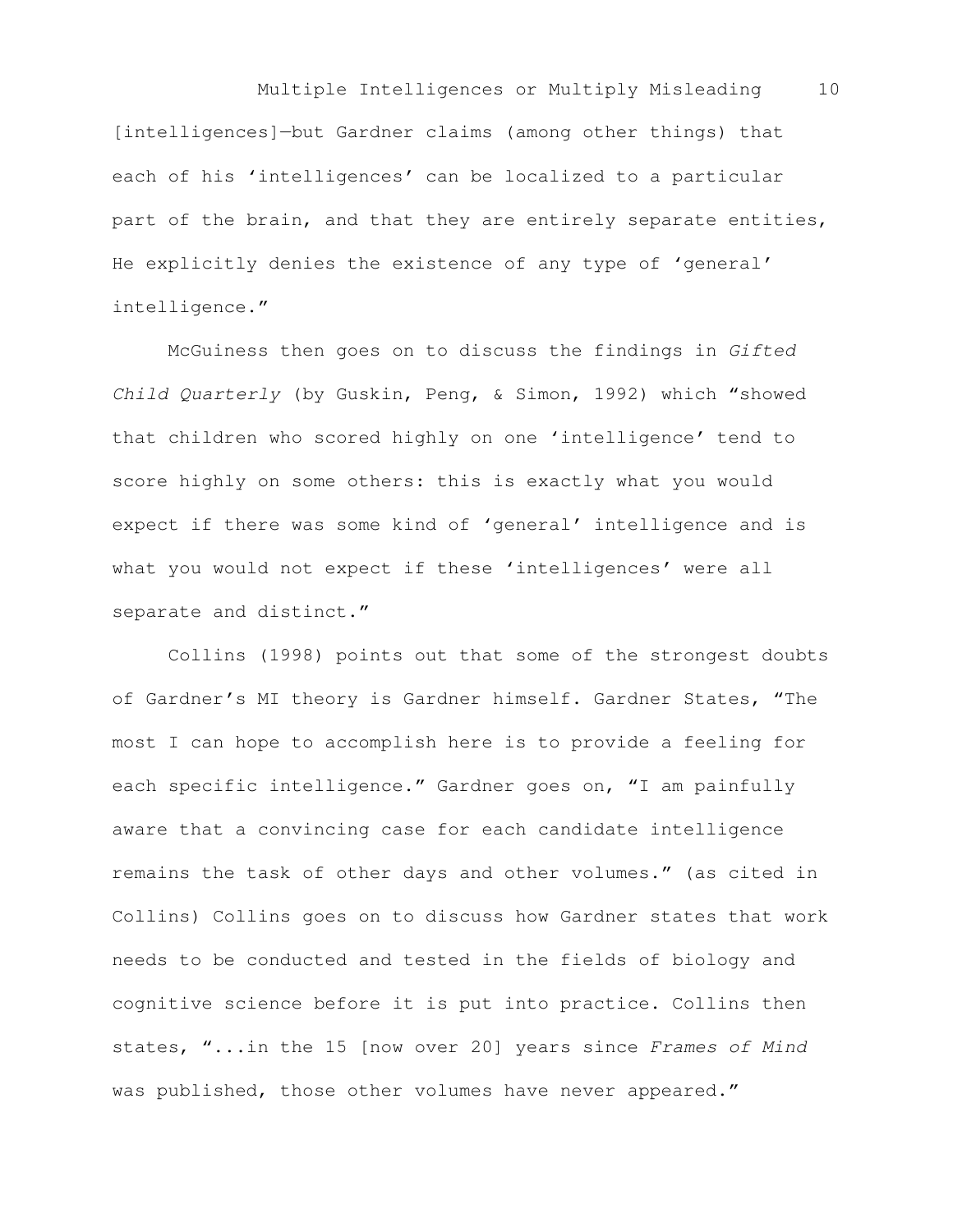Gardner (2003) continues to cast further doubt in MI when he discusses how he came to name his theory, "I decided to call these faculties 'multiple intelligence' rather than abilities or gifts. This seemingly minor lexical substitution proved very important; I am quite confident that if I had written a book called 'Seven Talents' it would not have received the attention that Frames of Mind received." (p. 3)

Morris (2008) gives a list of various established writers and professors with in the field of psychology that disagree with Gardner's MI theory, making the same points previously discussed, namely, that Gardner's "efforts [are seen] as often simply constructed efforts to represent a general framework, or taxonomy," and that "Gardner ignores the evidence and does not deal well with the concept of 'g', or general intelligence. Nor do they feel that he deals with the view of mental ability held by the majority of working psychologists, namely the hierarchical model."

Here are only some (the list is quite lengthy) of Morris's list of established professionals that are critical of MI: Nathan Brody (1992. Intelligence. 2<sup>nd</sup> ed. New York: Academic Press.); Thomas J. Bouchard Jr. (July 20, 1984. Review of Frames of Mind: The theory of multiple intelligence. American Journal of Orthopsychiatry, 54, 506-508); John B. Caroll (1993. Human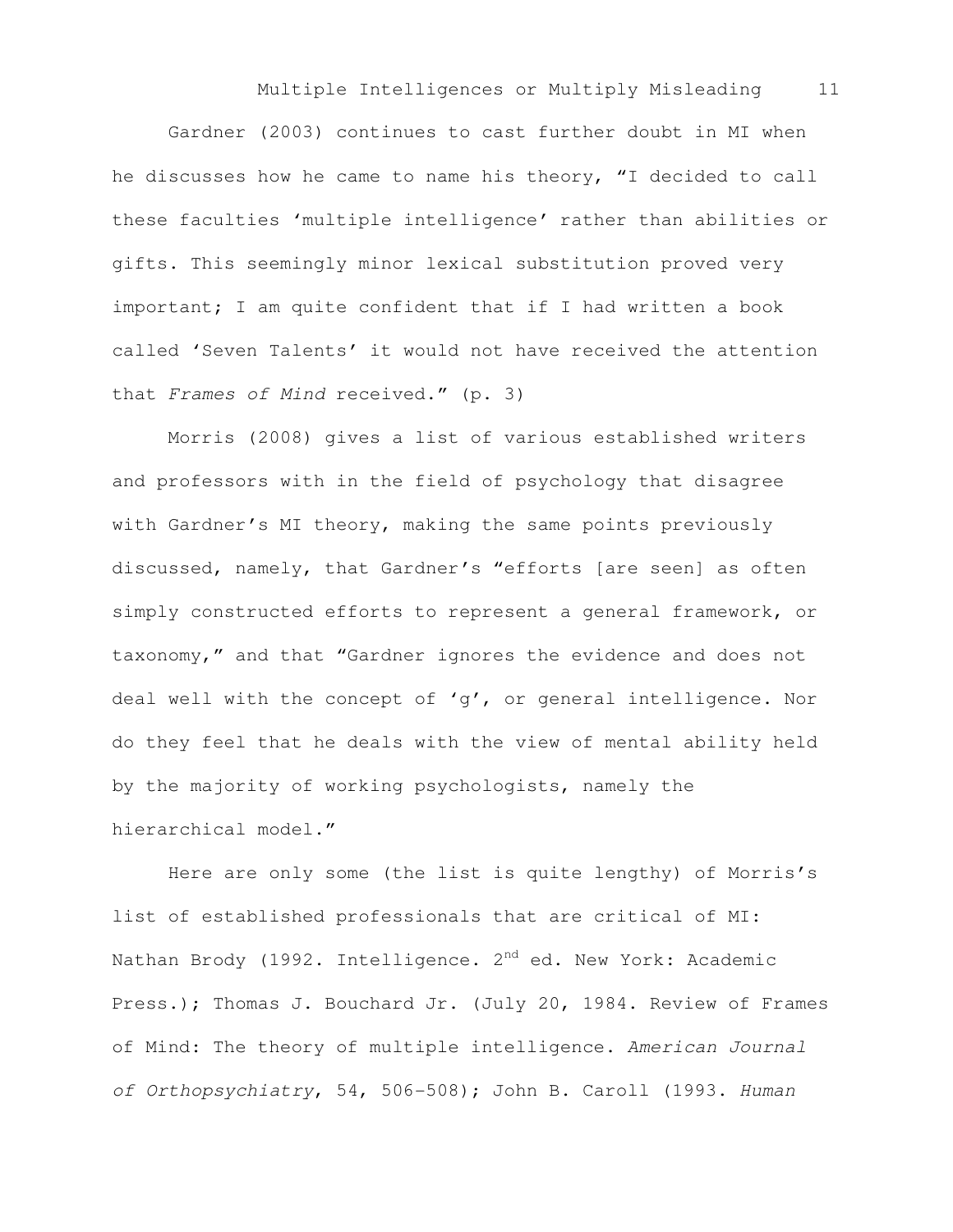Multiple Intelligences or Multiply Misleading 12 cognitive abilities: A survey of factor-analytic studies. New York: Cambridge University Press.); N.W. Eysenck (1994. Intelligence. In M.W. Eysenck, ed., The Blackwell dictionary of cognitive psychology, p. 1992-193); Jerry Fodor (1983. The modularity of mind: An essay of faculty psychology. Cambridge, Massachusetts: MIT/Bradford Press.); Perry D. Klein (1997, Autumn. Multiplying the problems of intelligence by eight: A critique of Gardner's theory. Canadian Journal of Education, 22(4), 377-394.

## Criticism of MI in Educational Practice

Gardner and other researchers say that it is not necessary to have empirical confirmation of the MI theory as long as its implication can show good results in the classroom. The problem is "Gardner has never laid down a detailed plan for applying his theory in schools, and the consultants and publishers who offer training in MI operate independently of him." (Collins, 1998)

Gardner's lack of application has led to, Gardner himself, criticizing how his MI theory is being applied in the classroom, while at the same time supporting these independent educationalists pushing MI in classroom pedagogy. Willingham (2004) discusses how Gardner wrote the preface to Thomas Armstrong's book, Multiple Intelligences in the Classroom, "which includes such trivial ideas, such as singing spelling and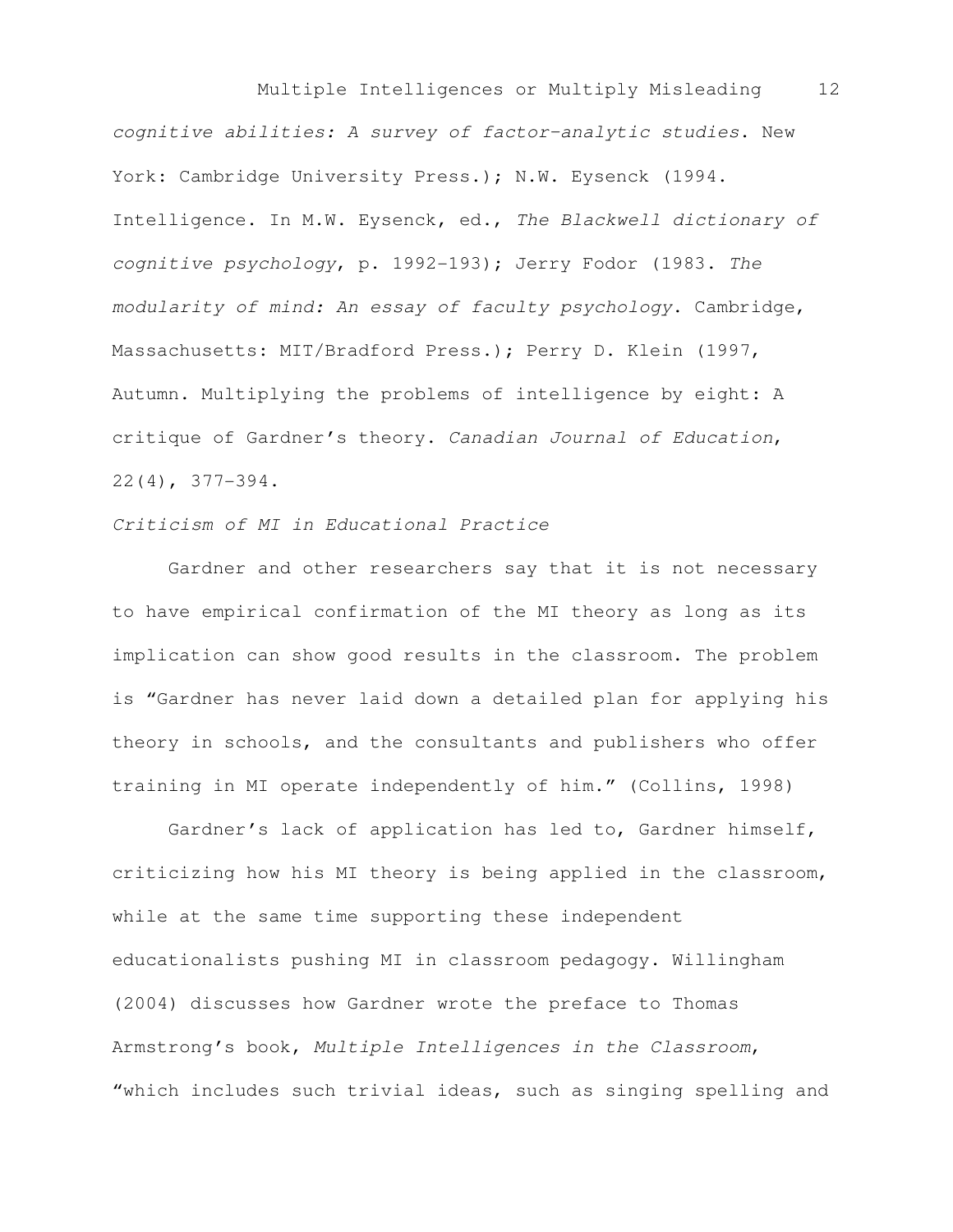Multiple Intelligences or Multiply Misleading 13 spelling with leaves and twigs... [but] Gardner said that Armstrong provides 'a reliable and readable account of my work.'" But, Gardner has also "expressed concern that some educators have shallow understanding of what it takes to really engage intelligence. Gardner writes, "It well may be easier to remember a list if one sings it (or dances to it). However, these uses of the 'materials' of an intelligence are essentially trivial." (Willingham, 2004) Gardner's contradictions are hard to understand.

Another point of Willingham's (2004) is that Gardner also discusses the fact that intelligences are not interchangeable, Willingham sums up Gardner's view, "the individual low in logicmathematical intelligence but high in musical intelligence cannot somehow substitute the latter for the former and understand math through music...but the musically minded student must eventually use the appropriate representation to understand math."

Collins (1998) outlines an example of a fifth-grade project about European settlement of the Americas that fits what Gardner envisions. A particular student had "trouble getting things down on paper...his main emphasis is doing things with his hands [Body-Kinesthetic Intelligence]." The student's teacher said, "His model of the boat was fantastic. It showed he really knew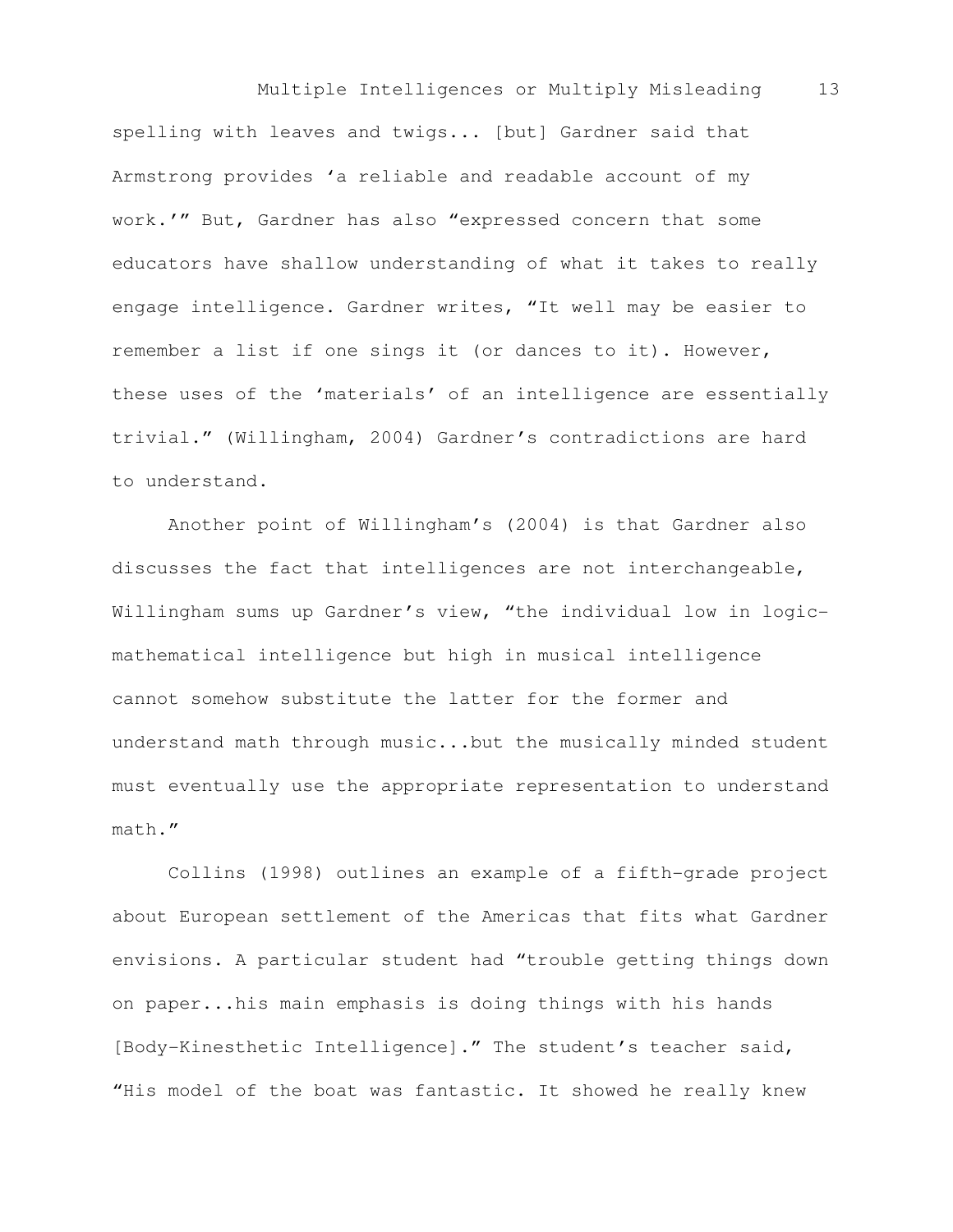Multiple Intelligences or Multiply Misleading 14 the information." Collins points out that "Gardner has claimed that 'all the intelligences have equal claim to priority.'" Therefore, this example used the student's understanding of the world in a kinesthetic way and was a valid form of assessment according to MI.

Collins then asks the question, "Can a kinesthetic approach help him understand central historical issues, like the reasons the Europeans came to America in the first place?" According to Gardner, the answer would be no; intelligences are not interchangeable as previously noted. Collins further points out that all "intelligences" are not equal, and that "historically, verbal and math skills may be stronger predictors of job performance...and employers seem to be placing a higher and higher premium on them."

 Stahl (1999), a prominent reading researcher, discusses the fact that finding out what student's learning styles are or which "intelligences" they have and then matching instructional methods to them, has absolutely no effect on their learning. Willingham (2005) reiterates this point, of no connection or effect, with his review of research concerning the Modality Theory or the effect of matching modality of instruction with student's modality preference.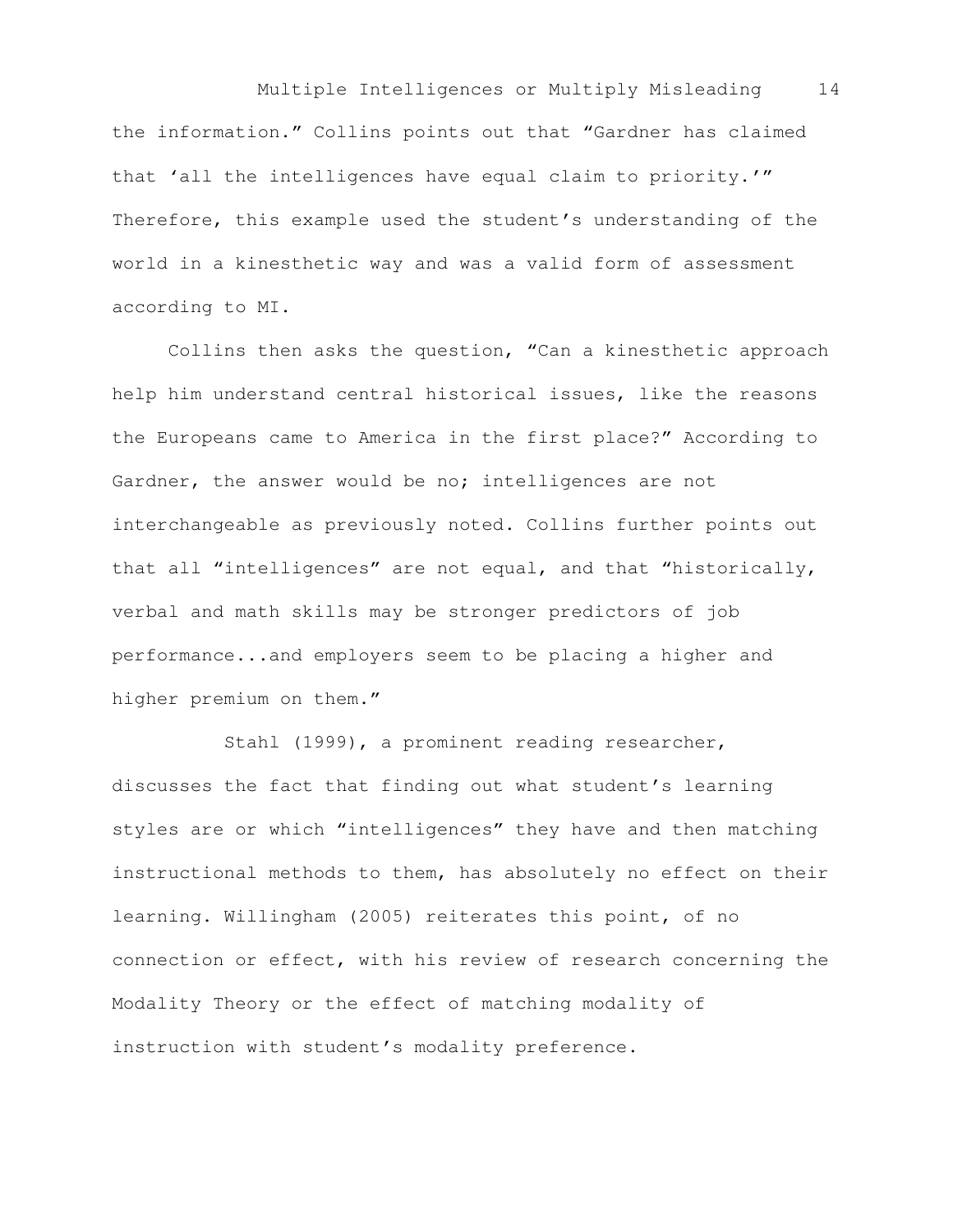Baroness Greenfield, the director of the Royal Institute and professor of pharmacology at Oxford University states that "the method of classifying pupils on the basis of 'learning styles' is a waste of valuable time and resources." (as cited in Henry, 2007) Frank Coffield, a professor at London University's institute of education, who reviewed 13 models of learning styles, "insists that the approach is theoretically incoherent and confused." (as cited in Henry, 2007)

McEwan-Adkins (2008) stresses that "categorizing children and then prescribe something for them based on this categorization is very dangerous, especially when a child is a low-performing child." McEwan-Adkins goes on to ask the big question if one adopts the MI theory, "Do you play to the child's strengths or to a child's weaknesses?"

McEwan-Adkins then quotes psychologist George Miller who summarizes the scientific consensus:

> Since none of the work has been done that would have to be done before a single-value assessment of intelligence could be replaced by a seven-value assessment, the discussion is all hunch and opinion. It is true that, if such profiles were available, an educator might be better able to match the materials and modes of instruction to an individual student. But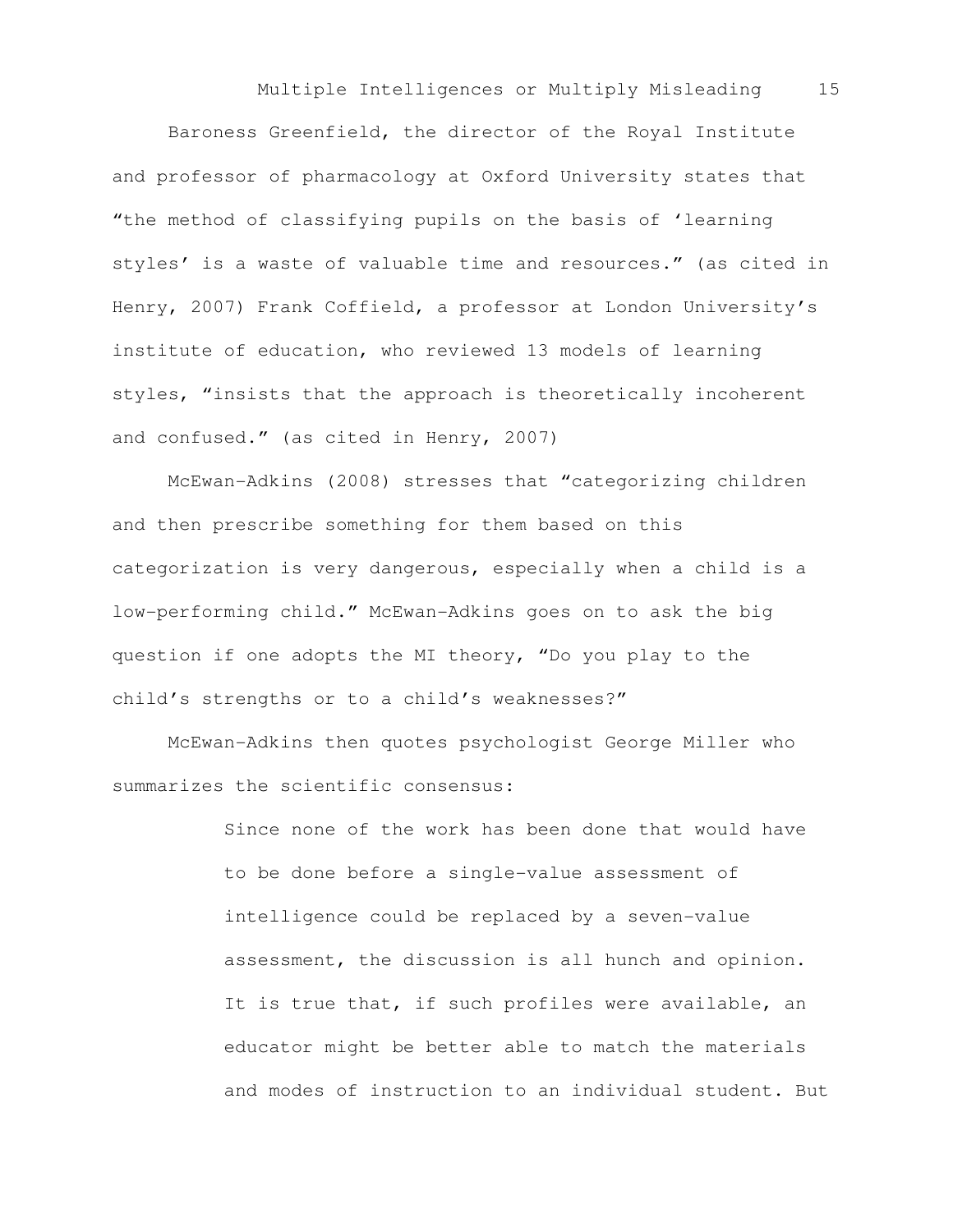Multiple Intelligences or Multiply Misleading 16 since nobody knows whether the educator should play to the student's strengths or bolster the students weaknesses (or both), the new psychometrics does not seem to advance practical matters much beyond present psychometrics.

 Traub (1999), of the Thomas B. Fordham Foundation, wrote a book called, Better by Design? A Consumer's Guide to Schoolwide Reform. In his book, Traub gives a guide to ten of the best known school designs being implemented in the United States today. One of the ten reform designs reviewed was the MI theory.

 Traub's main criticism is that Gardner, in his defense of MI, has become a "prominent spokesman for progressive education generally...and he favors a highly individualized "childcentered" pedagogy." (p. 57) Traub then points out that Gardner has become a moral philosopher and "wants to change the way we measure human worth... [and are] moving into a world where a different, and broader, set of human attributes will be prized." (p. 57)

Traub, in a statement by the National Center for Policy Analysis (2001) further discusses Gardner as a moral philosopher and reformer, "MI legitimizes the fad for 'self-esteem,' the unwillingness to make even elementary distinctions of value..." McNerney (1999) reiterates Traub's notions of Gardner in his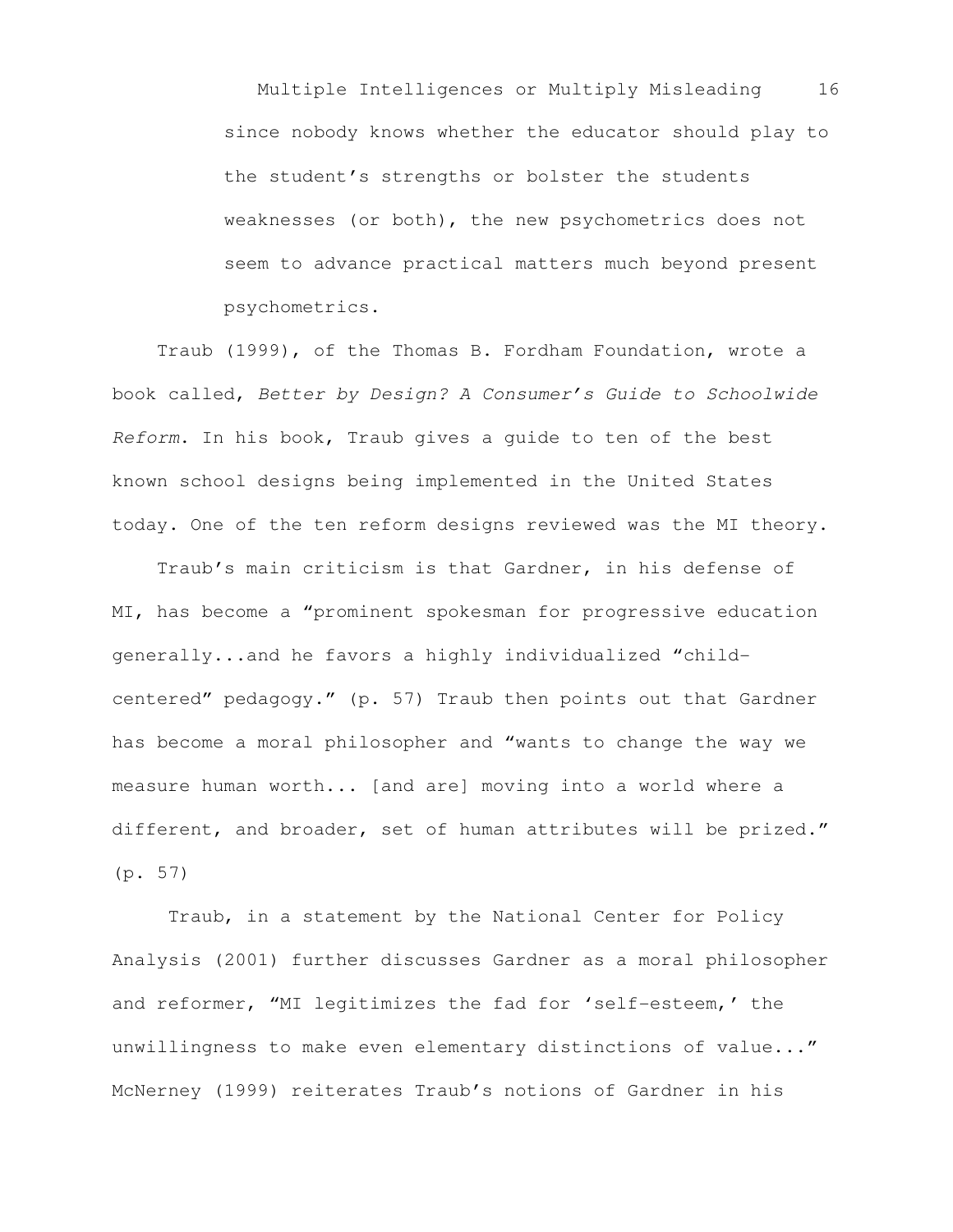Multiple Intelligences or Multiply Misleading 17 critic. McNerney states that MI creates a desired result for all stakeholders, namely that every student or parent's child is intelligent. McNerney states, "Parents, teachers, and students are all presented with a win-win situation. Self-esteem is guaranteed."

McNerney then goes on to say, "the quest for additional intelligences has just begun, limited by the imagination and spurred by the catalyst of egalitarian impulses. Let's hope the business community can find the openings to accommodate the growing number of talents that are being discovered and honed in today's classrooms."

## Discussion and Conclusion

As noted, empirical research of MI is lacking and Gardner's own contradictions are glaring. So it could be asked, why is MI so widely accepted within the field of education, when all the doubt is evident and the theorist himself has never given clear tested application of its use in the classroom setting? This author would argue that if the theory of MI did not fit progressive, "child-centered" pedagogy and theory, the education field would be saying, "Gardner who? Multiple Intelligences what?" Out of all the readings of Gardner and of Gardner's supporters, it can be said that he does not supported traditional teacher-centered pedagogy or theory.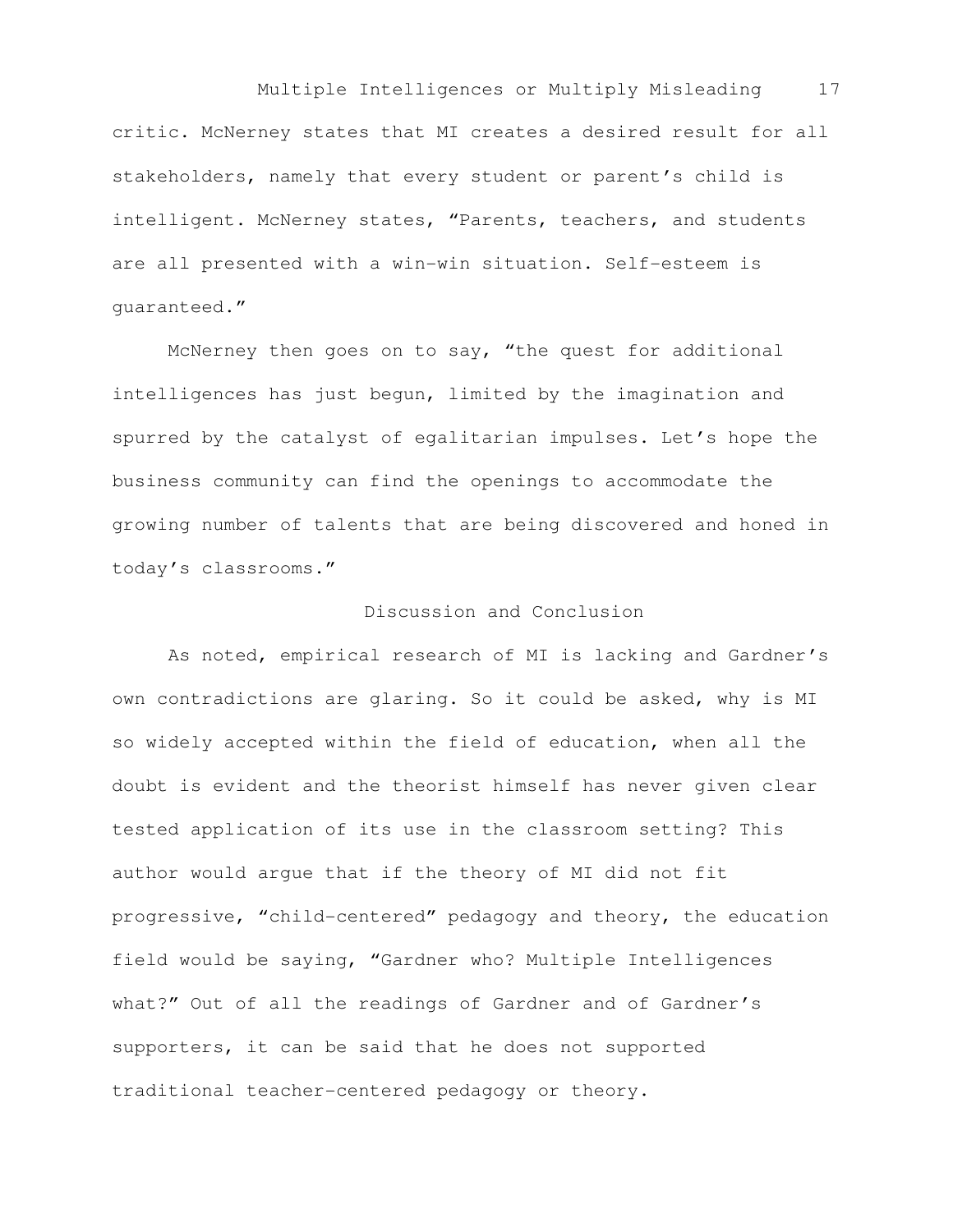Further antidotal evidence of Gardner's progressive take on educational pedagogy is the redefining of a commonly used word to confuse its known meaning to further one's moral worldview (common in the political and social realm). An example of this is in such a term as "illegal alien" which is now "undocumented worker." This is exactly what Gardner has done with "intelligence."

The notion that every child, or every human for that matter, all have intelligence regardless what it is, that its all equal, is exactly egalitarianism in the purest form. Supporters of democracy support a legal egalitarianism (everyone treated equally under the law), but what MI does is push socialist even communist/Marxist egalitarianism that everyone is equal, because all intelligences are equal.

 Therefore, if scientist's or doctor's intelligence is no better than a cashier's at McDonald's, then why should there be disparity in material wealth? And down the road we go. Kozoloff (2003) and Hirsch (2001) give excellent insight into educational progressivism's philosophical roots and cite that just as research and data does not support Gardner's MI theory, either does research or data support constructivism, progressivism, or romantic modernism in education.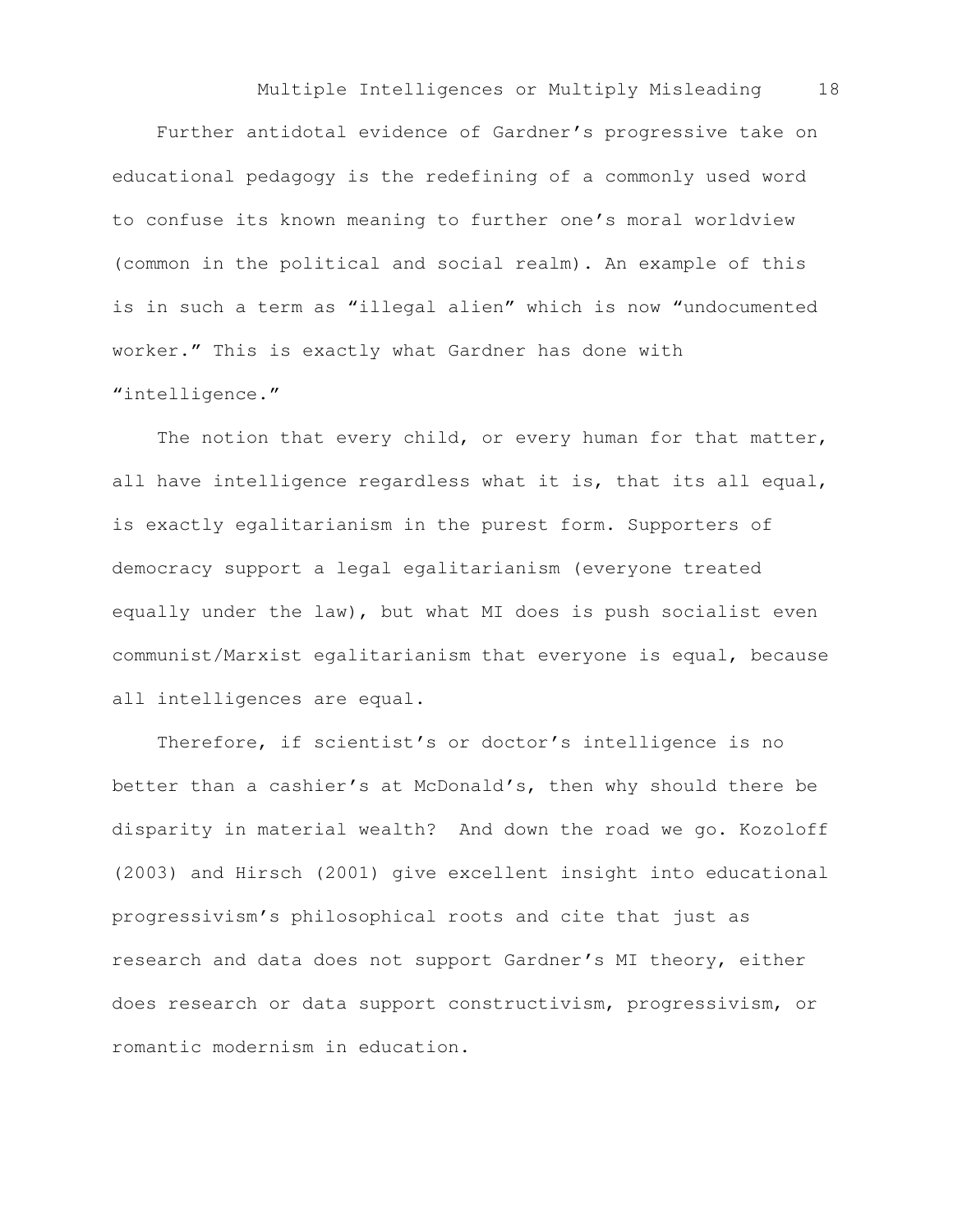Let's hypothetically say Gardner's MI theory is correct. What are the possible risks of MI integration in the classroom? On a large scale one could argue that if MI is indeed fact, with children having different but equal intelligences, then it would make sense to construct different schools for each of the different intelligences. Every child, on a given block, would need to be transported to various schools to match their intelligence. Then that leads to McEwan-Adkins's (2008) big question: "Do you play to the child's strengths or to a child's weaknesses?" Or do you send a student to a school to work on their weaknesses or do you send a student to a school to learn through their strengths or both? Would this placement be based on research or the data? If the decision had to be made today, if most definitely wouldn't, because there isn't any research or data to justify such action.

 The lack of research and data leads to the next point of the possible risks of MI's implementation in the classroom. How are the intelligences or learning styles going to be objectivity or quantitatively assessed? Let us say that one was developed (this is hypothetical because one has not been developed to date), how would the data be formed into effective pedagogy and how would that pedagogy and the teacher's assessment of what is learned have any concrete usable connection or comparison? How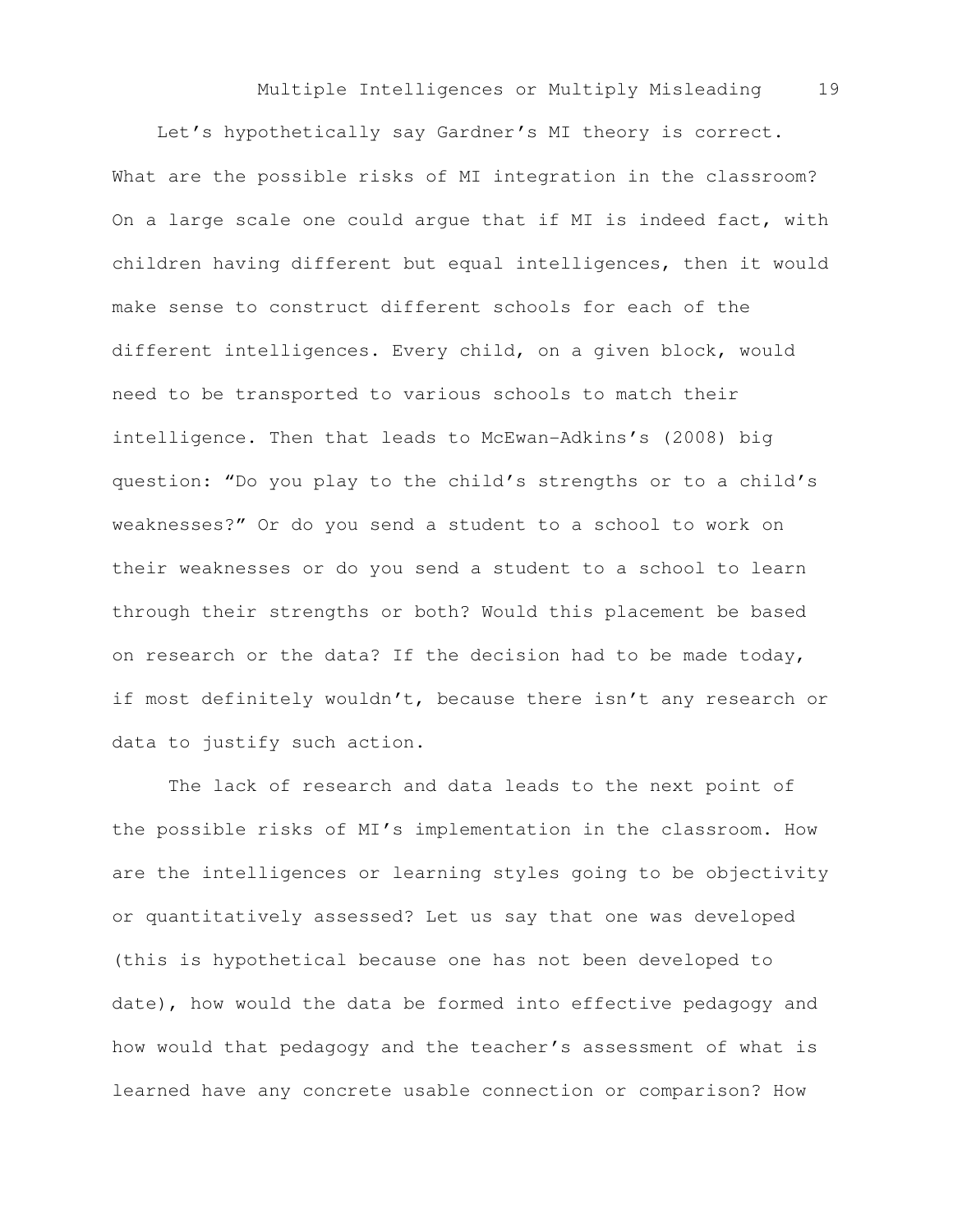Multiple Intelligences or Multiply Misleading 20 do we know the student with naturalist intelligence learned what they were suppose to compared to the student with interpersonal intelligence, and to what degree? The government has a vested interest to know, as do most parents.

 With the realization that separate schools for different intelligences are most likely out of the question, classrooms with students with various intelligences will still be the norm. In regards to pedagogy for these mixed-intelligence classrooms, another risk of MI's implementation is that a teacher will be attempting to provide several different types of entry points into a lesson to play to each student's intelligence or learning style, which would lead to wasted class time.

 Lastly, another risk of MI implementation in the classroom is again related to pedagogy and instruction time. As discussed before, Gardner has never supported traditional teacher-centered instruction, but has always discussed the constructivist childcentered approach in an application of MI.

 As a history teacher at the high school level, a typical lecture would consist of a PowerPoint, which would have an opening activity, reflecting on previously learned information and taping on prior knowledge of what will be discussed. This opening activity would include writing or verbal discussion. Then the note taking format would be presented, most often with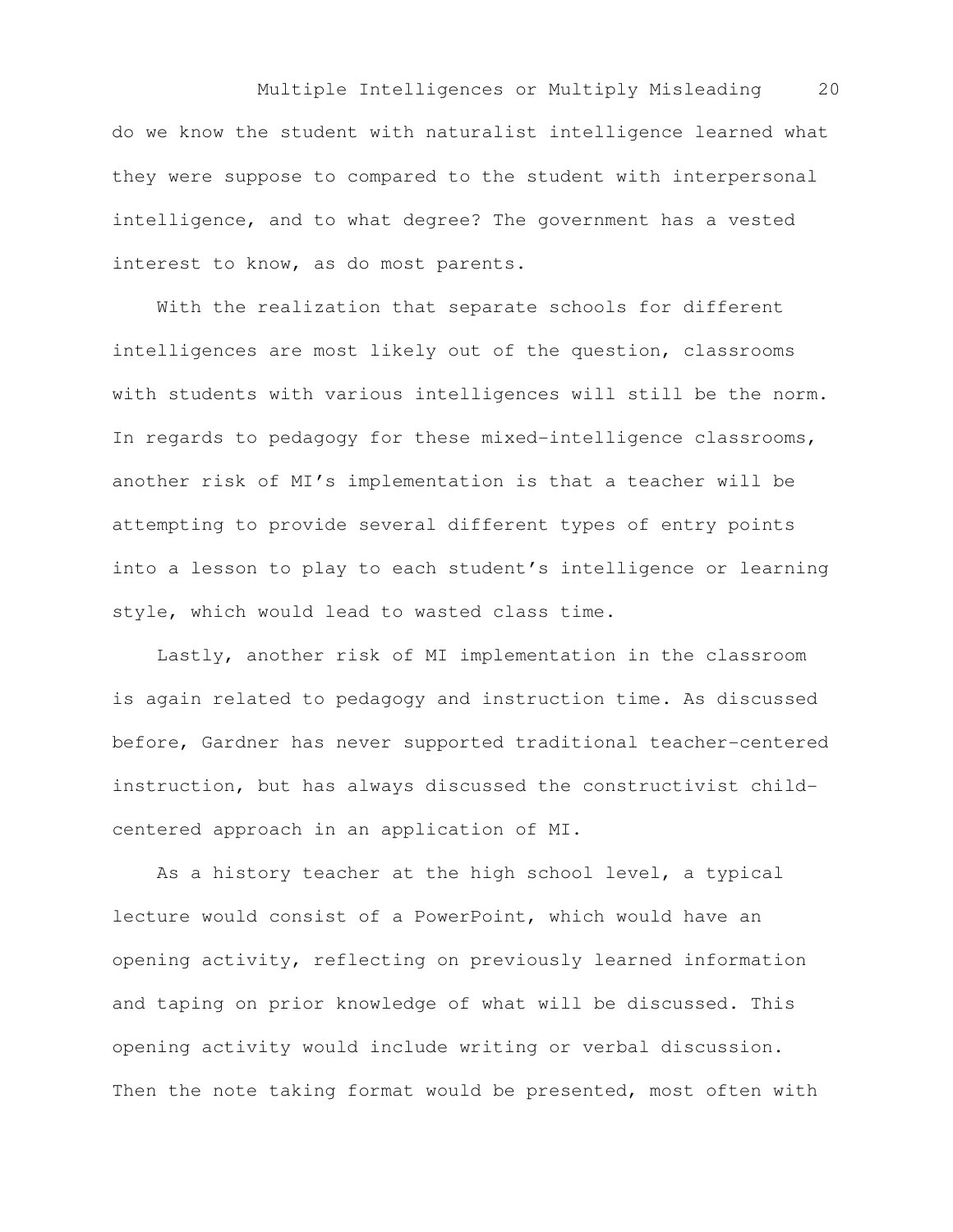Multiple Intelligences or Multiply Misleading 21 a graphic organizer and key terms. The lecture itself would consist of realia (video clips, period photos, paintings, graphs, maps, etc.) along with outlined text. After key concepts are taught throughout the lecture, "check for understanding" questions would be posted, to which student's would be called upon to answer verbally and/or in writing. If student's are having trouble grasping the concept, this is the time reteaching would occur. At the end of the lecture, review question or a short quiz would be given.

 This actual example of a traditional direct instruction or teacher-centered lesson, no doubt, would teach a concept faster and with more effectiveness, in the same amount of classroom time as a constructivist student-centered project applied to just one type of intelligence or learning style.

 Regarding teacher-centered instruction, the question could be asked, "Why is there hardly any discussion on a teachercentered application of the MI theory?" The answer probably lies in the fact the progressive constructivists are using MI an attempt to prove their ideology as valid, because of the MI theory's fit within their pedagogy and philosophy. This is really an excellent example of the theory leading the research, rather than the research leading the theory.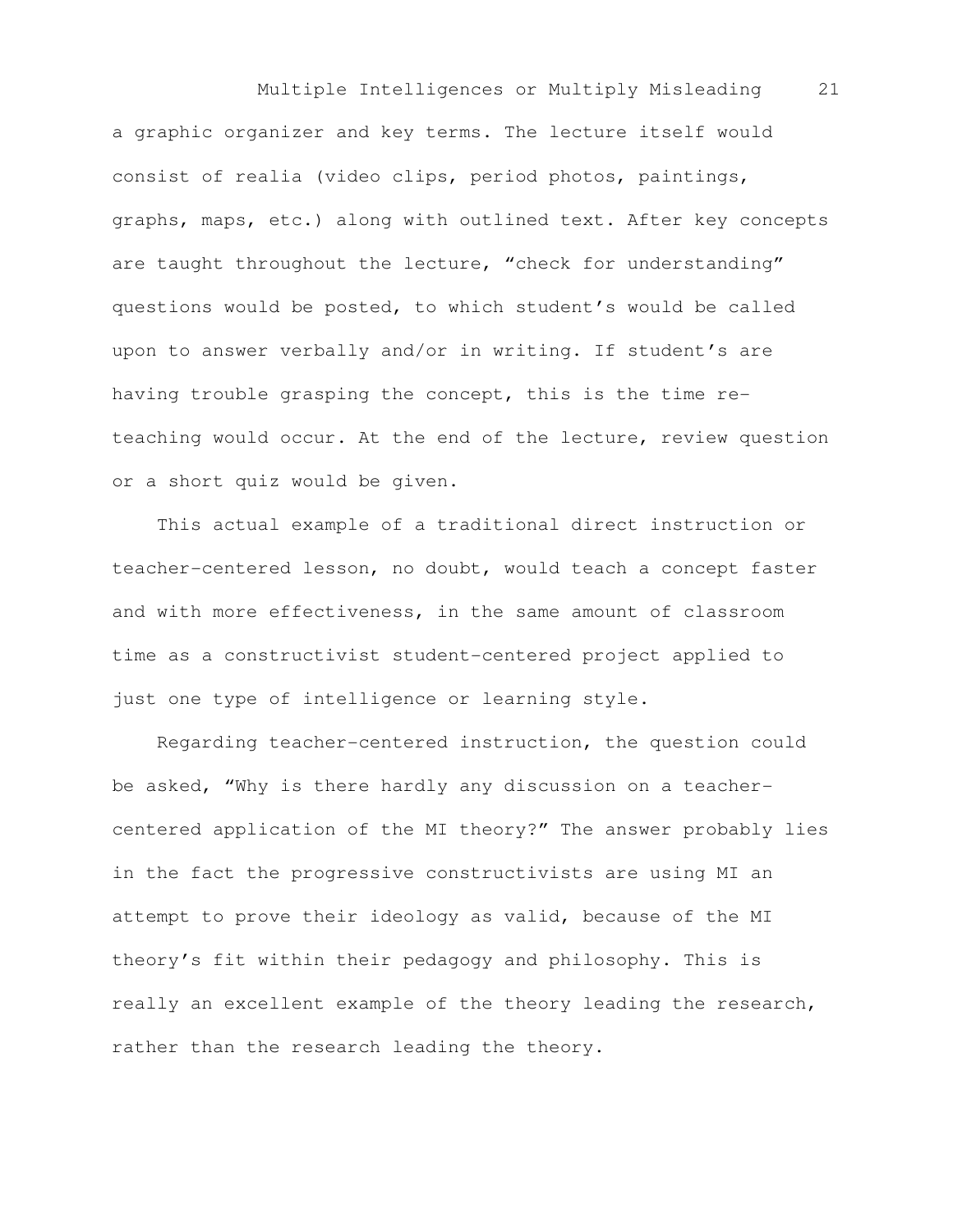Considering what the critical psychological and educational field is saying, based on longitudinal, empirical, and traditional research, one would come to the conclusion that the education field just might be better off if we called Gardner's MI theory, multiple talents. The field of education needs to implement pedagogy based on research and data, and not implement untested theories, because of its fit into one's romantic philosophy. As Willingham (2004) concluded in this research on MI, "All in all, educators would likely do well to turn their time and attention elsewhere."

 [An excellent additional source of these points on the MI theory and other educational issues brought about by progressive educational practices can be found on a website designed by parents, educators, and school board members from a suburb of Chicago called www.illinoisloop.org]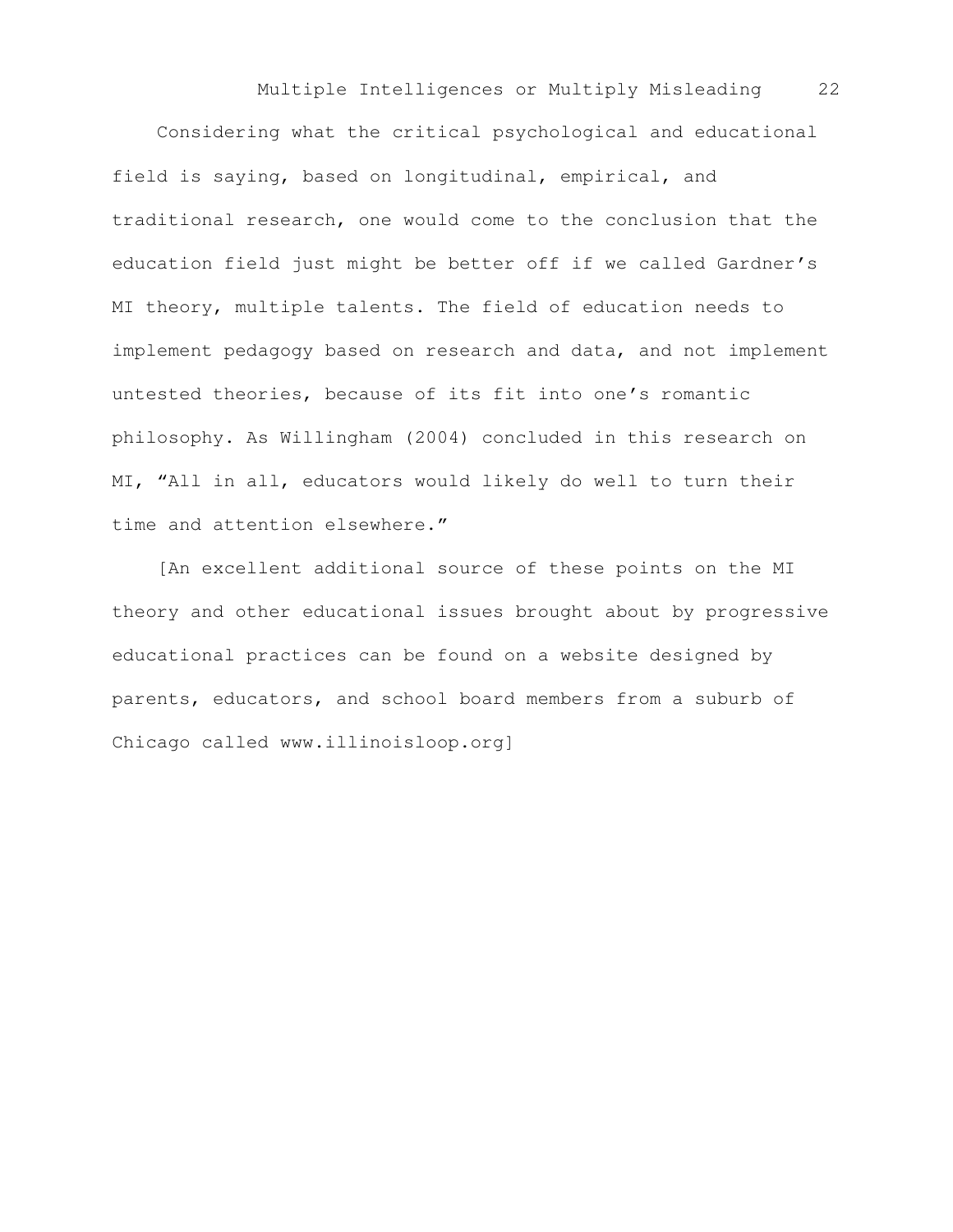## References

- Armstrong, T. (2000). Multiple Intelligences in the Classroom (2nd ed.). Alexandria, VA: Association for Supervision and Curriculum Development.
- Carson, A. D. (2003, December 28). Why has Gardner's Theory of Multiple Intelligences had so little impact on vocational psychology? Retrieved February 21, 2008, from

http://vocationalpsychology.com/essay\_10\_gardner.htm

Collins, James. (1998, October 19). Seven kinds of smart. Retrieved February 10, 2008, from Time Reports: Understanding Psychology Web Site:

http://www.time.com/time/classroom/psych/unit5\_article3.htm  $\overline{\pm}$ 

- Gardner, H. (1983). Frames of Mind: the theory of multiple intelligences. London: Heinemann.
- Gardner, H. (2003). Multiple Intelligences after twenty years. Paper presented at the meeting of the American Educational Research Association. Retrieved January 25, 2008 from

http://www.pz.harvard.edu/PIs/HG\_MI\_after\_20\_years.pdf

Henry, J. (2007, July 30). Professor pans 'learning style' teaching method. Telegraph. Retrieved February 8, 2008 from http://www.telegraph.co.uk/news/main.jhtml?=news/2007/07/29 /nteach129.xml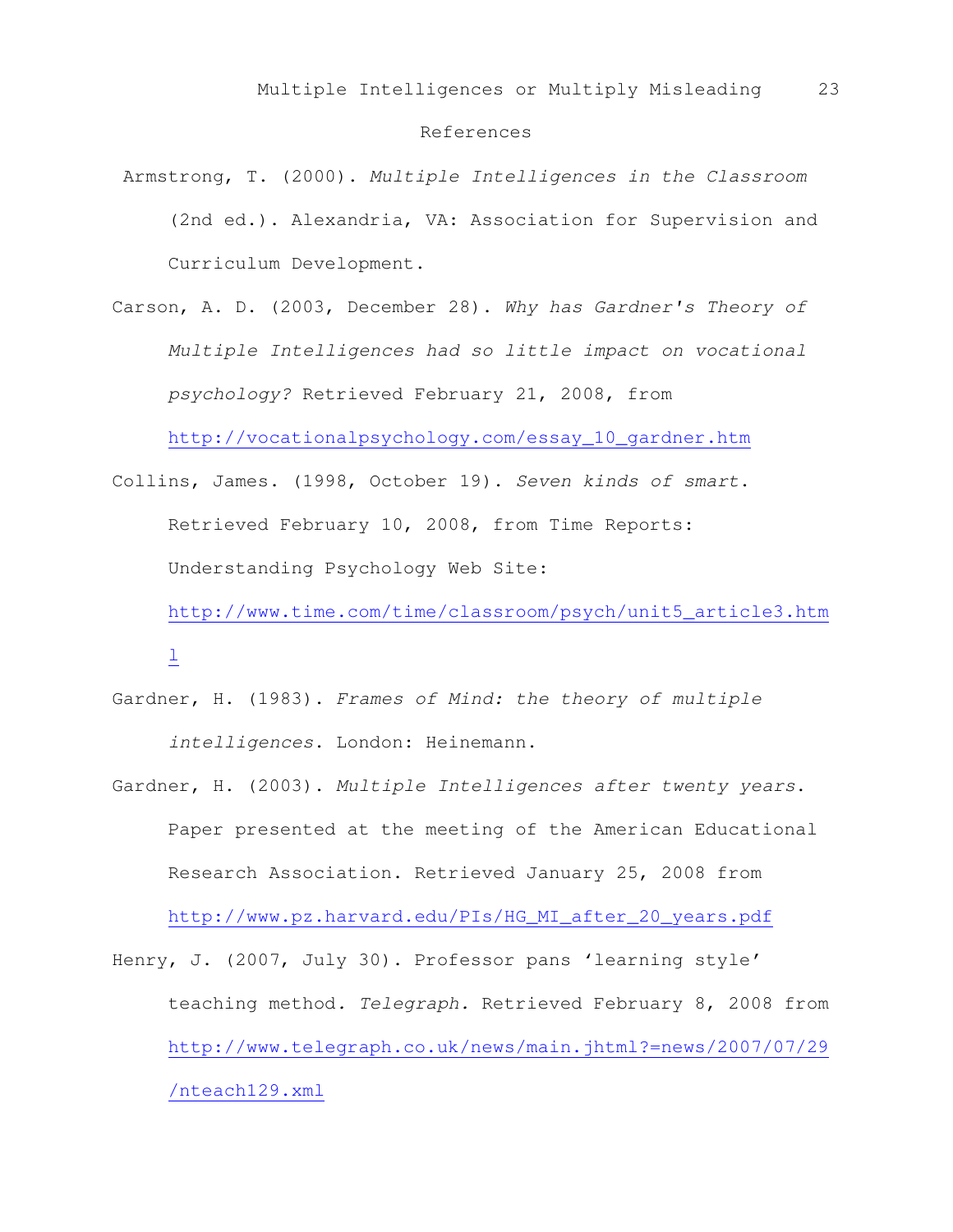Hirsch, D. E. (2001). Romancing the child: Progressivism's philosophical roots. Education Next, 1(1). Retrieved February 14, 2008, from Hoover Institution of Stanford University Web Site:

http://www.hoover.org/publications/ednext/3390946.html

- Illinois Loop: Your Guide To Understand Education In Illinois. (2008). Multiple Intelligences: the Risk of Multiple Intelligences. Retrieved February 14, 2008, from Illinois Loop Web Site: http://www.illinoisloop.org
- Kozloff, M. (2003, October). Establishment ideas, and the antiestablishment critique. Retrieved February 14, 2008, from http://people.uncw.edu/kozloffm/edwar.htm
- McEwan-Adkins, E. (2008). Emphasizing learning styles based on hunches. Retrieved February 14, 2008, from

http://www.illinoisloop.org/mcewan\_hunches.html

McGuiness, K. (2007). Multiple Intelligences: A comment on Howard Gardner's ideas. Retrieved February 10, 2008, from New South Wales Association for Gifted and Talented Children Web Site:

http://www.nswagtc.org.au/info/articles/McGuiness/MultIntel lig.html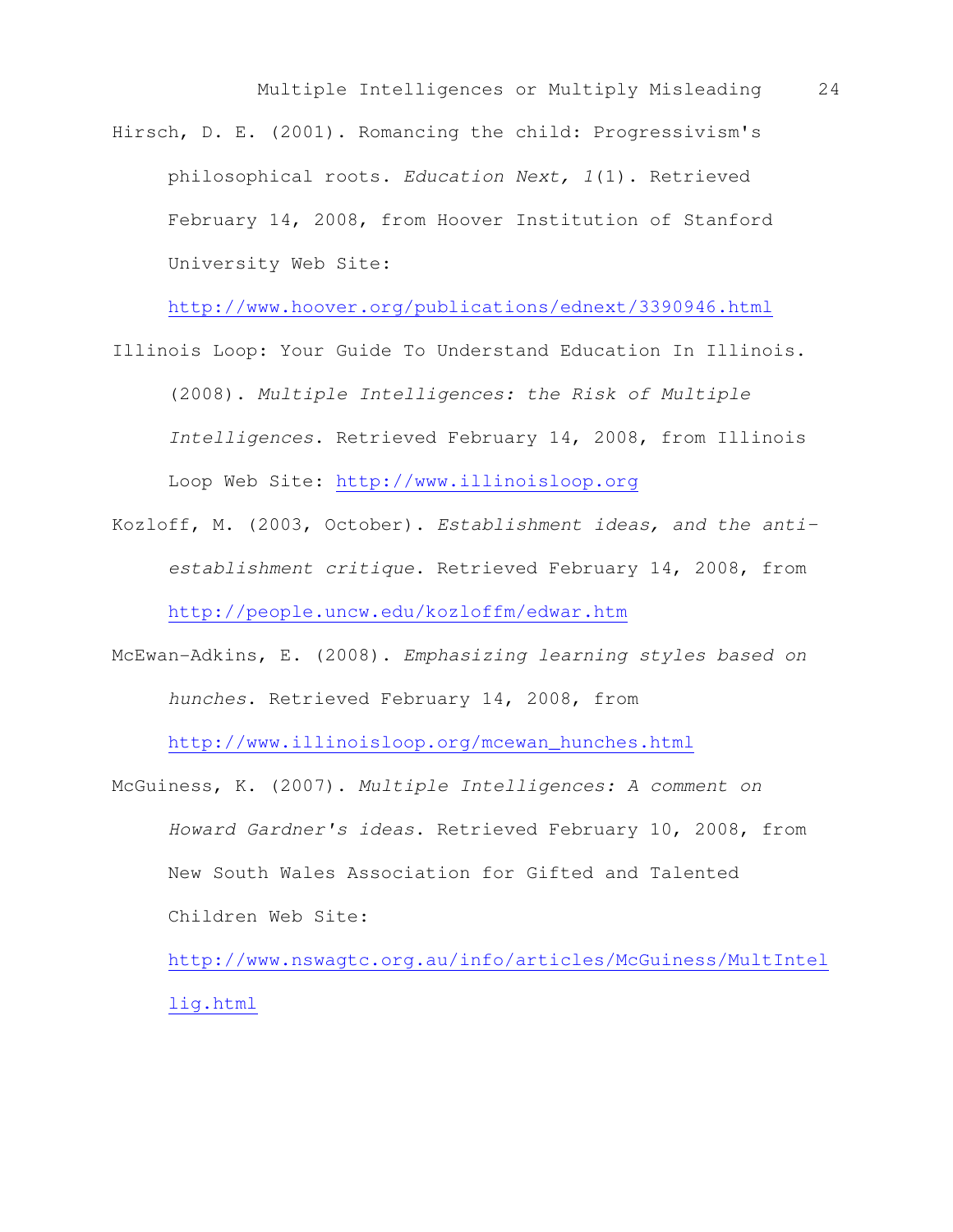McNerney, W. (1999, November 26). Intelligence oxymorons. Daily Herald. Retrieved February 14, 2008 from

http://www.illinoisloop.org/mi\_oxymorons.html

Morris, C. (2008, January 6). Critiques of Howard Earl

Gardner's multiple intelligence theory. Retrieved February

15, 2008, from http://www.igs.net/~cmorris/critiques.html

- National Center for Policy Analysis. (2001). Multiple Intelligences makes educators feel good. Retrieved February 2, 2008, from National Center for Policy Analysis Web Site: http://www.ncpa.org/pi/edu/oct98w.html
- Ormrod, J. E. (2006). Educational Psychology: Developing Learners (5th ed.). Upper Saddle River, NJ: Pearson Prentice Hall.
- Smith, M. K. (2002). Howard Gardner and multiple intelligences. Encyclopedia of Informal Education. Retrieved January 28, 2008 from http://www.infed.org/thinkers/gardner.htm
- Stahl, S. A. (1999, Fall). Different strokes for different folks? American Educator. Retrieved February 20, 2008, from American Federation of Teachers Web Site:

http://www.aft.org/pubs-

reports/american\_educator/fall99/diffstrokes.pdf